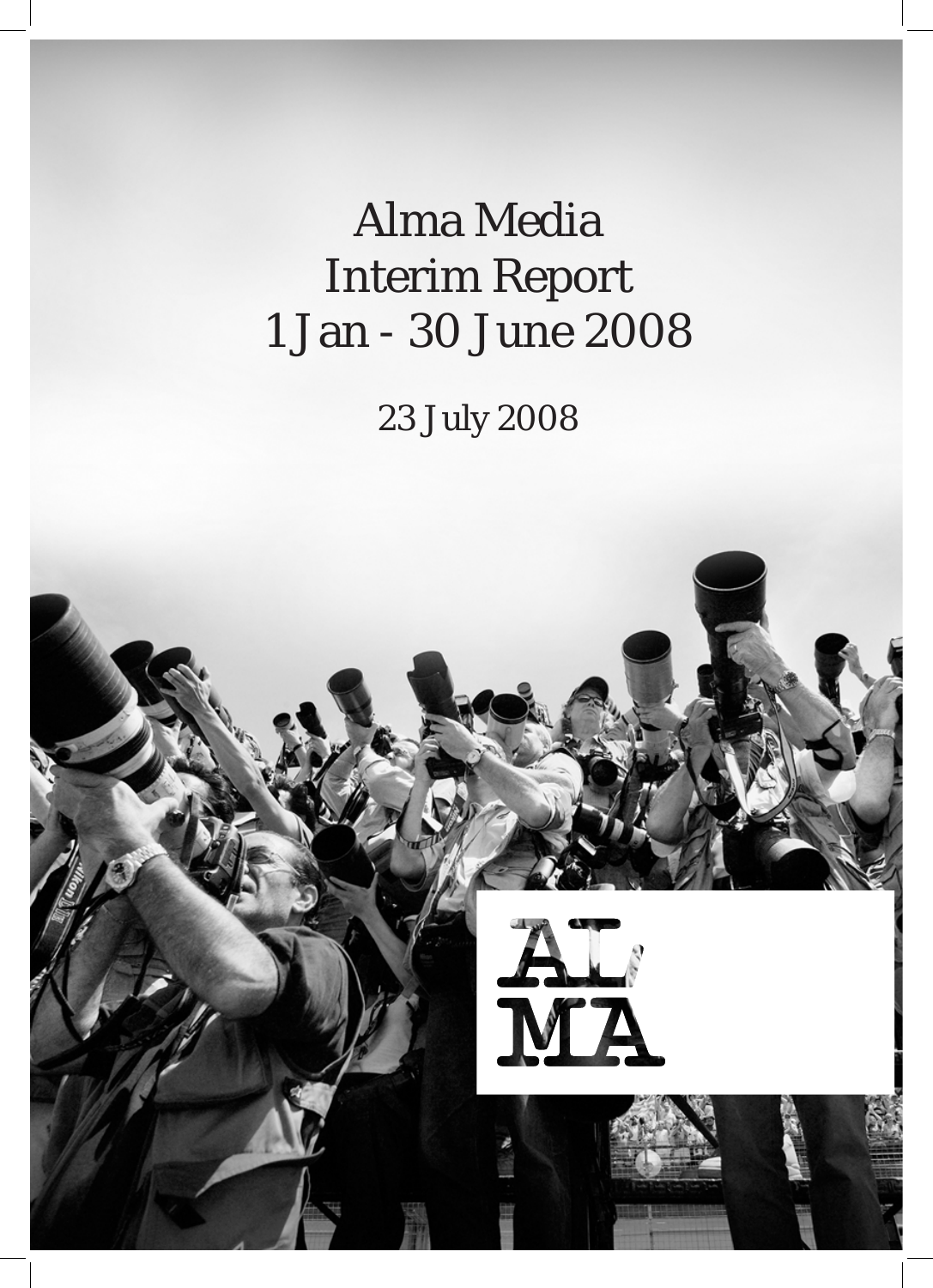

### ALMA MEDIA CORPORATION STOCK EXCHANGE RELEASE 23 July 2008 at 09.00 (EET)

# ALMA MEDIA CORPORATION'S INTERIM REPORT FOR JANUARY – JUNE 2008: Second quarter net sales and operating profit at record level

### **April-June 2008 highlights:**

- Net sales MEUR 89.3 (Q2/2007: MEUR 84.0)
- Operating profit MEUR 15.0 (MEUR 14.4)
- Operating profit 16.8 % of net sales (17.1 %)
- One-time item of capital gains of MEUR 0.6
- Profit before tax MEUR 15.7 (MEUR 14.8)
- Earnings per share EUR 0.16 (EUR 0.15)

Prospects for 2008 unchanged: net sales will increase and comparable operating profit will be similar to that in the previous year.

#### **President and CEO Kai Telanne:**

Alma Media's business during the second quarter developed well despite the increased uncertainty in the economy and in the media market. Our net sales increased more than 6 % and comparable operating profit improved on the strong performance in the comparable period in the previous year.

Media sales by the Group's newspapers increased encouragingly in the second quarter. Growth was particularly marked at Aamulehti, which recorded the best quarter in its history. Kauppalehti had a strong quarter in terms of both net sales and operating profit. Major factors here were the strong growth in Kauppalehti's media sales as well as vigorously growing circulation sales and the development of the online business. Instead, the declining market and rising costs continued to depress Iltalehti's profitability.

Developments in the online services of Alma Media's newspapers were positive. As summer approached, the number of weekly visitors to the Iltalehti and Kauppalehti websites settled at the levels they had previously reached. Media sales by these online services were growing well. The joint technology platform project by the regional and local newspapers will create a firm foundation for boosting the number of visitors to the online services of the other newspapers as well and for raising their media sales.

Growth in the net sales of Marketplaces slowed down slightly, mainly because home sales stopped growing in Estonia and the growth in job vacancy advertising in Finland slowed down in June. Our investments in the Mikko.fi business and the City24 home sales services reduced the operating profit of Marketplaces. The direction taken by the home sales and recruitment markets in Finland will affect the financial performance of Marketplaces in the final part of the year.

Further information: President and CEO Kai Telanne, tel. +358 10 665 3500 CFO Teemu Kangas-Kärki, tel. +358 10 665 2244

DISTRIBUTION: Helsinki Stock Exchange, Principal media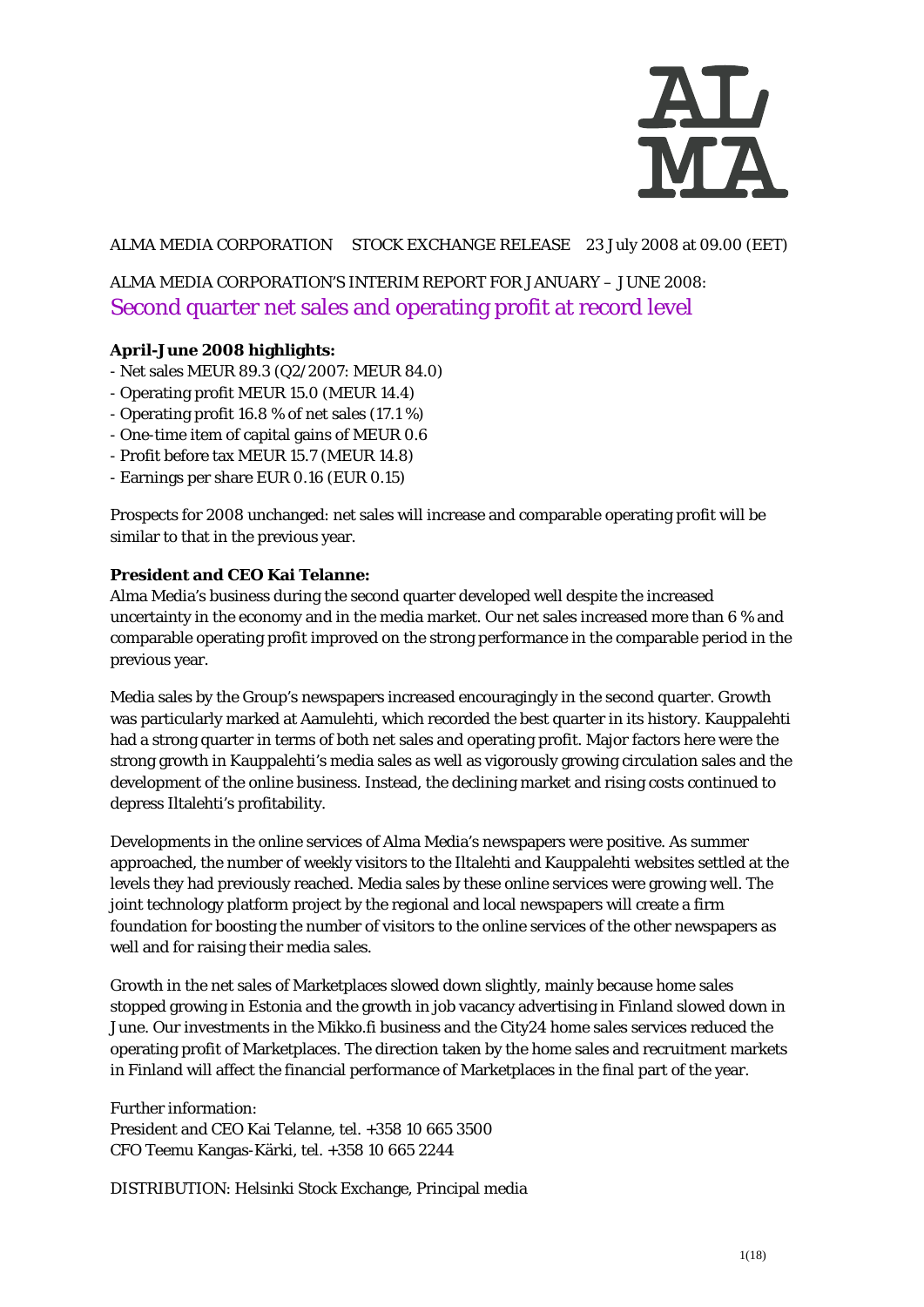

# Alma Media Group's Interim Report January - June 2008

The descriptive part of this interim report concentrates on the Group's performance between April and June. Figures in brackets refer to the second quarter of 2007 unless otherwise stated. The figures in the tables are independently rounded.

### **Changes in Group structure compared to 2007**

On 20 February 2008 Alma Media purchased the share stock of Jadecon Oy. The company's business comprises the TV programme information internet service Telkku.com and it is reported as part of Iltalehti in the Newspapers segment.

### **Group net sales and result January - June 2008**

Consolidated net sales in the January – June 2008 period totalled MEUR 173.2 (MEUR 165.9). Net sales in the period for comparison included advertising for the general election held in March 2007 (MEUR 1.5). The Newspapers segment accounted for MEUR 118.5 of net sales, Kauppalehti group for MEUR 38.0 and the Marketplaces segment for MEUR 18.4.

The consolidated operating profit in January – June was MEUR 26.6 (MEUR 30.4). The operating profit for the period includes a one-time item of MEUR 0.6 from the sale of real estate. The operating profit for the period for comparison includes a one-time item of a capital gain of MEUR 1.9.

#### **Group net sales and result April – June 2008**

Alma Media's net sales increased 6.3 % in the April – June period from the corresponding period in the previous year to MEUR 89.3 (MEUR 84.0).

The consolidated operating profit was MEUR 15.0 (MEUR 14.4). The operating profit as a percentage of net sales was 16.8 % (17.1 %). The second quarter operating profit includes a onetime capital gain of MEUR 0.6.

#### **Prospects for 2008**

Alma Media keeps unchanged its forecast that the company expects its net sales to increase from the previous year. The media market is expected to grow in 2008, but uncertainty will increase. Changes in media advertising and the daily tabloid market are major factors that may affect the company's result.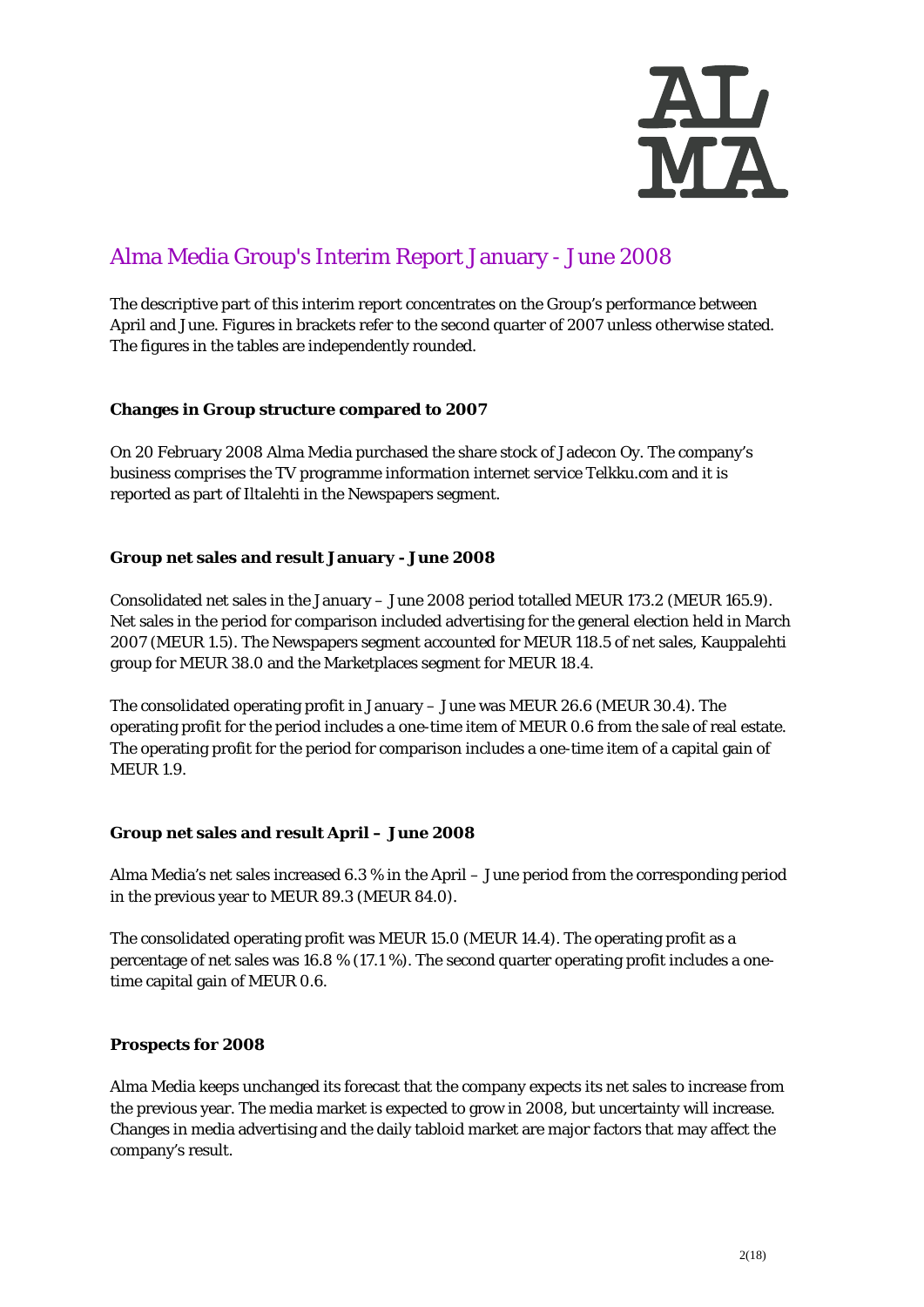

Alma Media estimates that the comparable operating profit for the whole year will be similar to that in 2007. One-time items have been eliminated from the comparable 2007 operating profit.

#### **Market conditions**

The economy of Finland, Alma Media's main market area, is estimated to have grown at a rate of about 3 per cent in the first half of 2008 (Ministry of Finance, Economic Bulletin 2/2008). The bulletin states however that the economy is expected to weaken towards the end of the year and that growth for the whole of 2008 is likely to be less than 3 per cent. It considers that there is a serious risk of an even faster slowdown in growth in the rest of the year and next year. If the forecast slowdown in the national economy takes place, this can be expected to slow down growth in media advertising already in the remainder of 2008.

Expenditure on advertising in newspapers increased by 0.7 % in January – June 2008. Advertising in the online media increased 28.3 % during the same period. The daily tabloids market has declined 6.7 % since the beginning of the year.

| <b>GROUP KEY FIGURES,</b>                 | 2008  | 2007  | 2008   | 2007  | 2007     |
|-------------------------------------------|-------|-------|--------|-------|----------|
| <b>MEUR</b>                               | $4-6$ | $4-6$ | $1-6$  | $1-6$ | $1 - 12$ |
| <b>Net sales</b>                          | 89.3  | 84.0  | 173.2  | 165.9 | 328.9    |
| <b>Operating profit</b>                   | 15.0  | 14.4  | 26.6   | 30.4  | 64.4     |
| % of net sales                            | 16.8  | 17.1  | 15.4   | 18.3  | 19.6     |
| Net financial expenses                    | 0.1   | 0.0   | $-0.2$ | 0.0   | $-0.1$   |
| Net financial expenses, % of net sales    | 0.1   | 0.0   | $-0.1$ | 0.0   | 0.0      |
| Share of associated companies' results    | 0.8   | 0.4   | 1.8    | 1.6   | 3.5      |
| <b>Balance sheet total</b>                | 170.3 | 185.2 | 170.3  | 185.2 | 181.3    |
| Gross capital expenditure                 | 3.9   | 3.6   | 10.1   | 5.3   | 12.1     |
| Gross capital expenditure, % of net sales | 4.3   | 4.3   | 5.8    | 3.2   | 3.7      |
| <b>Equity ratio</b>                       | 48.5  | 55.4  | 48.5   | 55.4  | 69.8     |
| Gearing, %                                | 33.2  | 6.9   | 33.2   | 6.9   | $-15.2$  |
| Interest-bearing net debt                 | 23.9  | 6.3   | 23.9   | 6.3   | $-17.9$  |
| <b>Interest-bearing liabilities</b>       | 32.4  | 21.5  | 32.4   | 21.5  | 6.8      |
| Non-interest-bearing liabilities          | 66.0  | 73.0  | 66.0   | 73.0  | 56.2     |
| Average no. of personnel,                 |       |       |        |       |          |
| calculated as full-time                   |       |       |        |       |          |
| employees, excl. delivery staff           | 1,993 | 2,008 | 1,962  | 1,977 | 1,971    |
| Average no. of delivery staff             | 980   | 968   | 959    | 949   | 962      |
| Earnings/share, EUR                       |       |       |        |       |          |
| (basic)                                   | 0.16  | 0.15  | 0.28   | 0.32  | 0.68     |
| Earnings/share, EUR                       |       |       |        |       |          |
| (diluted)                                 | 0.16  | 0.14  | 0.28   | 0.32  | 0.68     |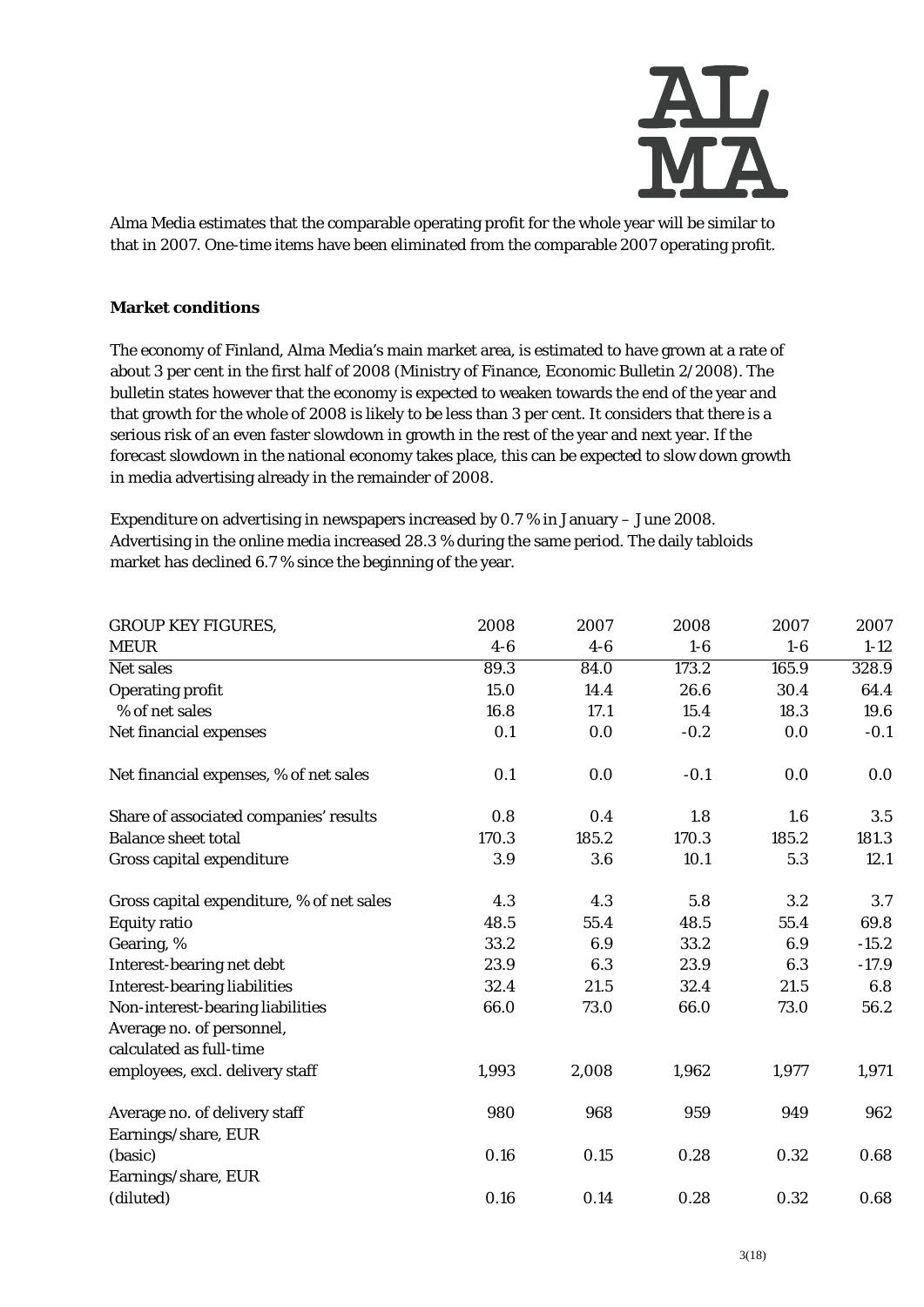

| Cash flow from operating activities, EUR | 0.08   | 0.14   | 0.44   | 0.52   | 0.70              |
|------------------------------------------|--------|--------|--------|--------|-------------------|
| Shareholders' equity/share, EUR          | 0.96   | 1.21   | 0.96   | 1.21   | 1.58              |
| Market capitalization                    | 643.2  | 813.3  | 643.2  | 813.3  | 870.7             |
| Average no. of shares (1,000 shares)     |        |        |        |        |                   |
| - basic                                  | 74,613 | 74,613 | 74,613 | 74,613 | 74,613            |
| - diluted                                | 74,770 | 74,742 | 74,796 | 74,735 | 74,773            |
| No. of shares at end of period           |        |        |        |        |                   |
| $(1,000 \text{ shares})$                 | 74,613 | 74,613 | 74,613 | 74,613 | 74,613            |
|                                          | 2008   | 2007   | 2008   | 2007   | 2007              |
| NET SALES BY SEGMENT, MEUR               | $4-6$  | $4-6$  | $1-6$  | $1-6$  | $1 - 12$          |
| <b>Newspapers</b>                        | 61.2   | 58.9   | 118.5  | 116.4  | 230.6             |
| Kauppalehti group                        | 19.5   | 17.8   | 38.0   | 35.5   | 70.1              |
| <b>Marketplaces</b>                      | 9.4    | 7.9    | 18.4   | 15.3   | 30.9              |
| Other operations and eliminations        | $-0.8$ | $-0.6$ | $-1.7$ | $-1.3$ | $-2.7$            |
| Total                                    | 89.3   | 84.0   | 173.2  | 165.9  | 328.9             |
| OPERATING PROFIT/LOSS BY SEGMENT,        | 2008   | 2007   | 2008   | 2007   | 2007              |
| <b>MEUR</b>                              | $4-6$  | $4-6$  | $1-6$  | $1-6$  | $1 - 12$          |
| <b>Newspapers</b>                        | 11.8   | 11.5   | 21.1   | 23.0   | $\overline{42.8}$ |
| Kauppalehti group                        | 3.1    | 2.4    | 5.1    | 3.8    | 7.6               |
| <b>Marketplaces</b>                      | 0.9    | 1.3    | 2.0    | 2.9    | 5.3               |
| Other operations and eliminations        | $-0.8$ | $-0.8$ | $-1.6$ | 0.7    | 8.7               |
| <b>Total</b>                             | 15.0   | 14.4   | 26.6   | 30.4   | 64.4              |
|                                          |        |        |        |        |                   |

# **Newspapers**

| Newspapers, key figures, MEUR   | 2008  | 2007  | 2008  | 2007  | 2007   |
|---------------------------------|-------|-------|-------|-------|--------|
|                                 | $4-6$ | $4-6$ | $1-6$ | $1-6$ | $1-12$ |
| Net sales                       | 61.2  | 58.9  | 118.5 | 116.4 | 230.6  |
| <b>Circulation sales</b>        | 26.9  | 26.4  | 53.3  | 52.8  | 106.9  |
| Media advertising sales         | 31.5  | 29.5  | 60.0  | 57.6  | 112.6  |
| <b>Printing sales</b>           | 1.1   | 1.4   | 2.3   | 3.1   | 5.4    |
| Other sales                     | 1.7   | 1.5   | 3.0   | 2.8   | 5.7    |
| <b>Operating profit</b>         | 11.8  | 11.5  | 21.1  | 23.0  | 42.8   |
| Operating margin, %             | 19.2  | 19.5  | 17.8  | 19.8  | 18.5   |
| Gross capital expenditure       | 2.1   | 2.6   | 3.3   | 3.6   | 6.0    |
| Average no. of personnel,       |       |       |       |       |        |
| calculated as full-time         |       |       |       |       |        |
| employees, excl. delivery staff | 1,210 | 1,254 | 1,188 | 1,220 | 1,218  |
| Average no. of delivery staff   |       |       |       |       |        |
|                                 | 980   | 968   | 959   | 949   | 962    |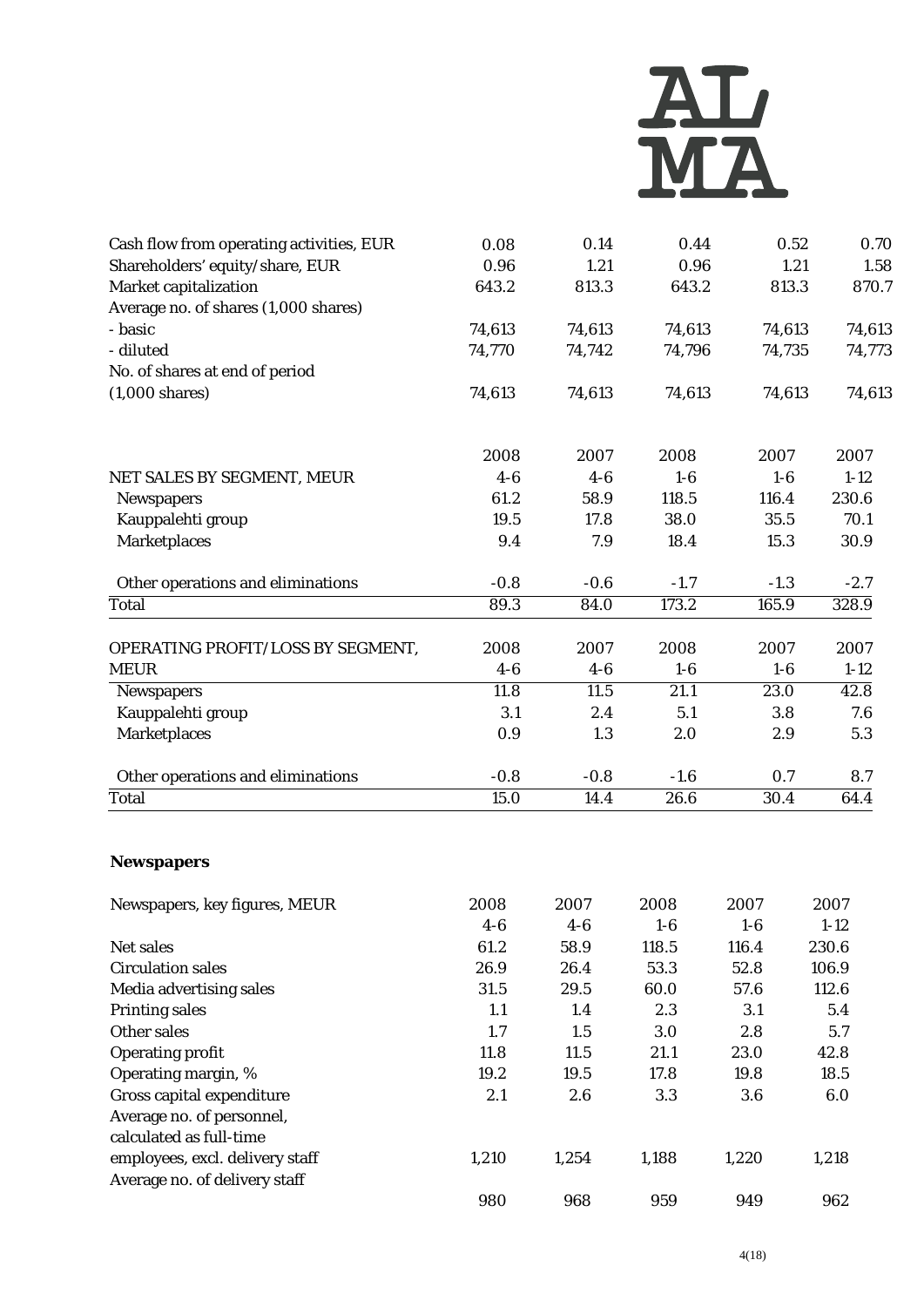

The Newspapers segment reports the publishing activities of 34 newspapers. The largest of these are the regional paper Aamulehti and the daily tabloid Iltalehti.

The Newspapers segment's net sales rose by 3.9 % during the second quarter to total MEUR 61.2 (MEUR 58.9). The rate of growth in the net sales of individual newspapers continued to vary considerably. The biggest increases in net sales were achieved by Aamulehti, which recorded the best quarter in its history, and Lapin Kansa, which showed good growth. Iltalehti's net sales declined slightly due to its circulation and media sales, which continued to be weak.

Newspapers' circulation sales rose by 1.7 % in the second quarter. Aamulehti's circulation sales increased significantly, but those of Iltalehti fell, along with the continuing decline in the entire daily tabloid circulation market. The market declined altogether 6.7 % in January - June. Iltalehti had a market share in the second quarter of 43.2 % (43.0 %).

Media sales in the Newspapers segment grew by 7 % in the second quarter. Growth was particularly strong at Aamulehti and Lapin Kansa. Media sales at Iltalehti.fi increased at a good pace. Online advertising at the regional newspapers increased well, but in terms of actual euros is still at a low level.

The operating profit of the Newspapers segment improved by 2.1 % to MEUR 11.8 (MEUR 11.5). This improvement was largely due to the excellent result recorded by Aamulehti. Iltalehti's result was considerably weaker than in the previous year. Cost levels for Newspapers rose as forecast.

| Kauppalehti group, key figures, MEUR | 2008  | 2007  | 2008  | 2007  | 2007   |
|--------------------------------------|-------|-------|-------|-------|--------|
|                                      | $4-6$ | $4-6$ | $1-6$ | $1-6$ | $1-12$ |
| Net sales                            | 19.5  | 17.8  | 38.0  | 35.5  | 70.1   |
| <b>Circulation sales</b>             | 6.3   | 6.2   | 12.5  | 12.1  | 24.4   |
| Media advertising sales              | 5.8   | 5.3   | 11.6  | 10.7  | 21.5   |
| Other sales                          | 7.5   | 6.4   | 14.0  | 12.7  | 24.3   |
| <b>Operating profit</b>              | 3.1   | 2.4   | 5.1   | 3.8   | 7.6    |
| Operating margin, %                  | 16.1  | 13.3  | 13.4  | 10.8  | 10.8   |
| Gross capital expenditure            | 0.4   | 0.1   | 0.8   | 0.4   | 1.1    |
| Average no. of personnel,            |       |       |       |       |        |
| calculated as full-time employees    | 501   | 534   | 499   | 537   | 527    |

# **Kauppalehti Group**

The Kauppalehti group specializes in producing business and financial information. Its best known title is Kauppalehti, Finland's leading business media. The group also includes Alma Media Lehdentekijät (contract publishing), Kauppalehti 121 (direct marketing) and the Baltic News Service (BNS) news agency operating in the Baltic countries.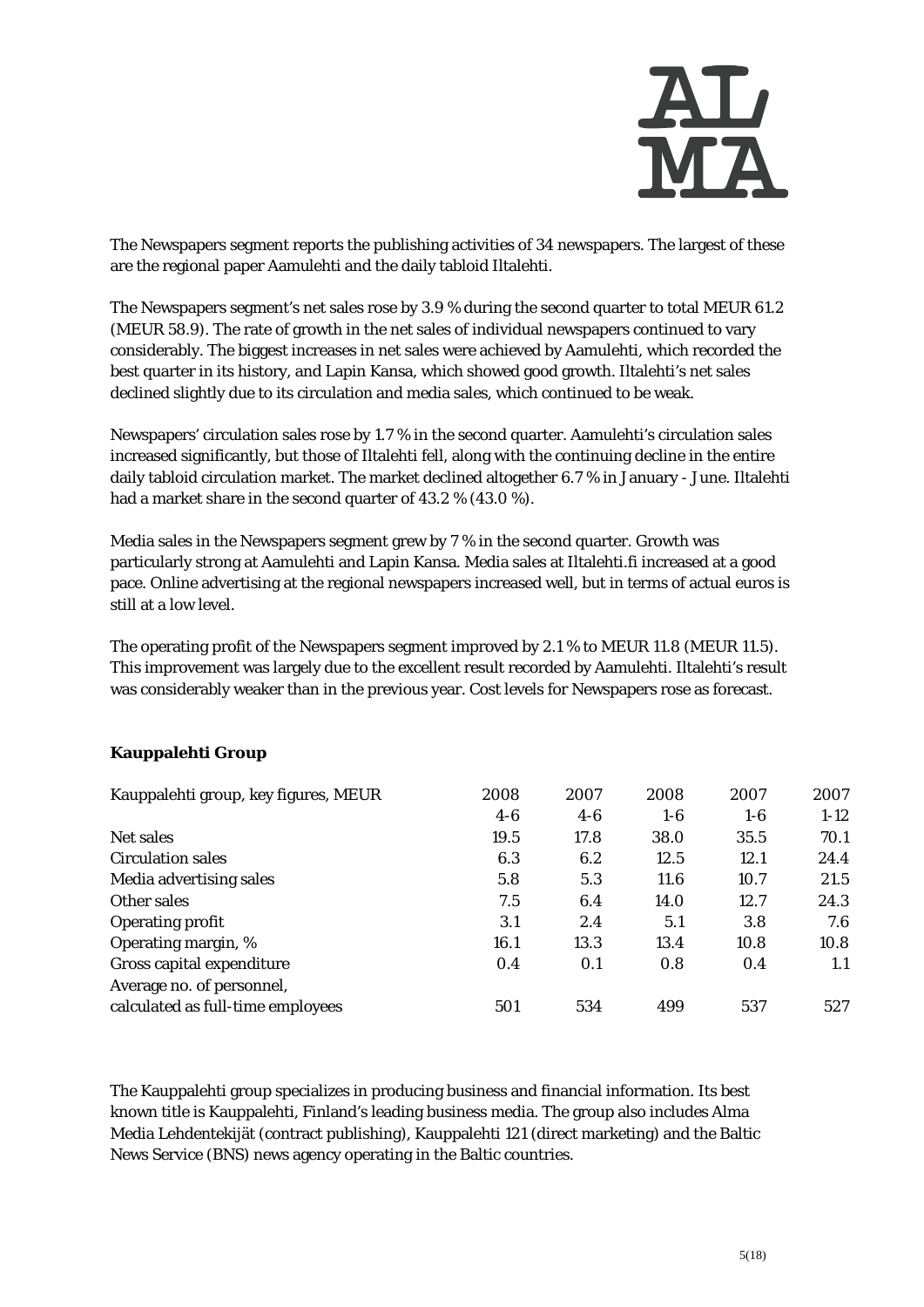

The Kauppalehti group's net sales rose by 9.5 % in the second quarter to MEUR 19.5. Kauppalehti's media sales grew 11.9 % and circulation sales 9.5 %. The net sales for the period for comparison were boosted by the net sales of Presso, which was closed down at the end of 2007. The net sales of ePortti and Kauppalehti.fi also increased well. The net sales of the subsidiaries remained unchanged from the period for comparison, apart from BNS, which improved its net sales by 9 %.

The operating profit of the Kauppalehti group improved by almost 33 % to MEUR 3.1. Most of this improvement came from Kauppalehti. Of the subsidiaries, Kauppalehti 121 increased its profit. The operating profit of Lehdentekijät improved from the first quarter of the year but was unchanged from the level in the period for comparison.

### **Marketplaces**

| Marketplaces, key figures, MEUR   | 2008  | 2007  | 2008  | 2007  | 2007   |
|-----------------------------------|-------|-------|-------|-------|--------|
|                                   | $4-6$ | $4-6$ | $1-6$ | $1-6$ | $1-12$ |
| Net sales                         | 9.4   | 7.9   | 18.4  | 15.3  | 30.9   |
| <b>Operations in Finland</b>      | 7.6   | 6.4   | 15.1  | 12.5  | 25.2   |
| <b>Operations outside Finland</b> | 1.8   | 1.5   | 3.3   | 2.8   | 5.7    |
| <b>Operating profit</b>           | 0.9   | 1.3   | 2.0   | 2.9   | 5.3    |
| Operating margin, %               | 9.4   | 16.2  | 10.9  | 18.8  | 17.3   |
| Gross capital expenditure         | 0.5   | 0.2   | 0.8   | 0.3   | 2.8    |
| Average no. of personnel,         |       |       |       |       |        |
| calculated as full-time employees | 211   | 154   | 205   | 152   | 158    |

The Marketplaces segment reports Alma Media's classified services, which are produced on the internet and are supported by printed products. The services in Finland are Etuovi.com, Monster.fi, Autotalli.com, Mascus.fi and Mikko.fi. The services outside Finland are City24, Motors24, Mascus, Bovision and Objektvision.

The net sales of Marketplaces increased 18.2 % during the second quarter. A major part of the increase came from the strong sales at Etuovi.com. The rate of growth in net sales for Monster.fi weakened with the approach of summer, as businesses postponed their recruitment decisions until after the holiday period. Autotalli.com and Mascus.com grew encouragingly.

Growth in the home sales market in the Baltic countries came to a halt, which caused the net sales of the City24 service in Estonia to stop growing. In the new City24 countries, Croatia,

Poland and Ukraine recorded strong growth in the number of properties and visitors, whereas starting up sales at the Moscow City24 service was slower than expected. In Sweden the market position of Bovision remained challenging, whereas the business premise service Objektvision grew well.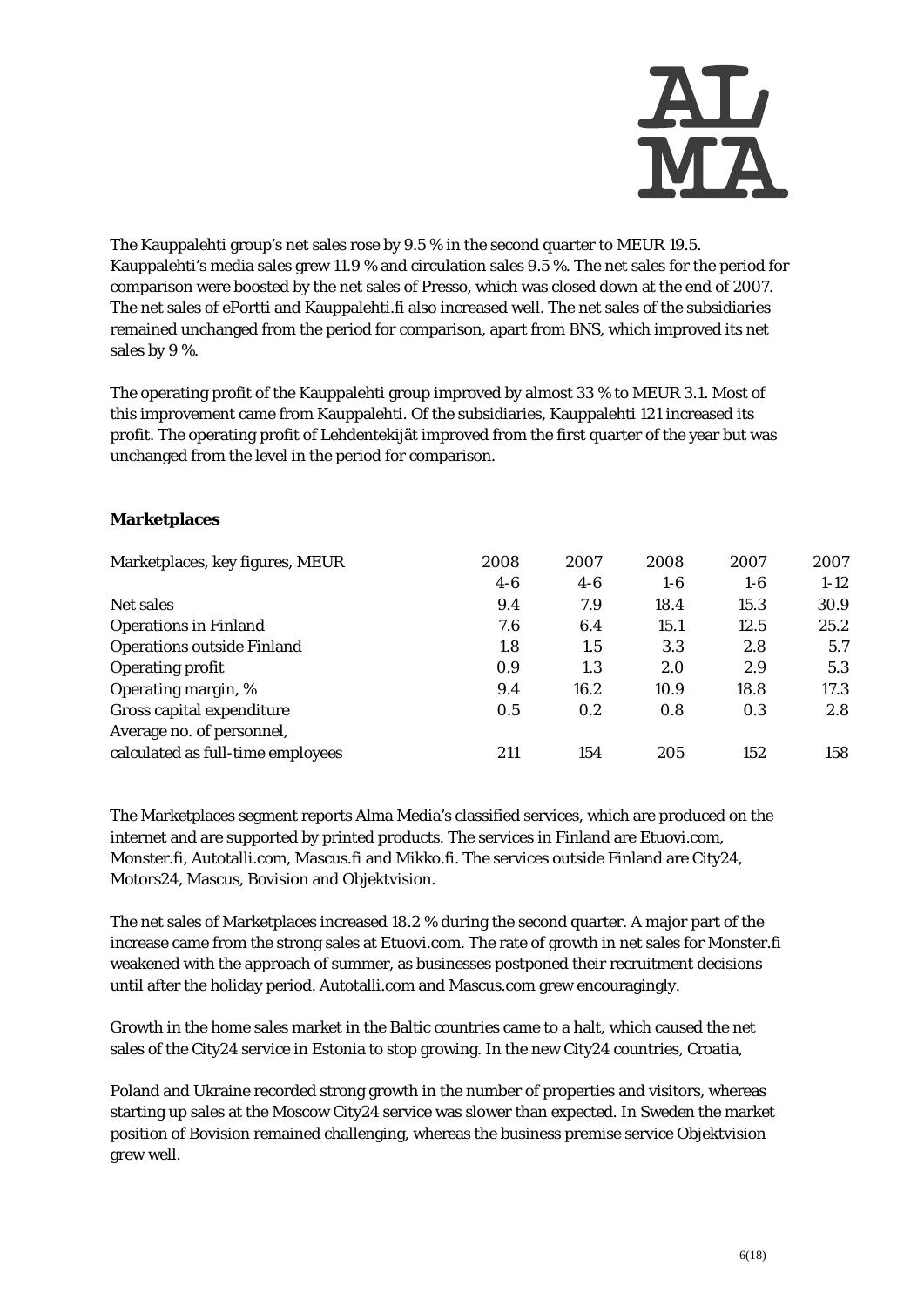

The operating profit of Marketplaces decreased by MEUR 0.4 from the period for comparison in the previous year to MEUR 0.9. The operating profit of the classified services outside Finland was weakened by the slowdown in growth in net sales and the planned expenditure on personnel and marketing. The classified services in Finland improved their operating profit, but profitability was weakened by investments in the Mikko.fi service.

# **Associated companies**

| Share of associated companies' results, MEUR | 2008  | 2007  | 2008  | 2007    | 2007   |
|----------------------------------------------|-------|-------|-------|---------|--------|
|                                              | $4-6$ | $4-6$ | $1-6$ | $1 - 6$ | $1-12$ |
| <b>Newspapers</b>                            | 0.1   | 0.0   | 0.1   | 0.0     | 0.1    |
| Kauppalehti group                            |       |       |       |         |        |
| Talentum Oyj                                 | 0.6   | 0.2   | 1.3   | 1.1     | 2.6    |
| <b>Marketplaces</b>                          | 0.0   | 0.0   | 0.0   | 0.0     | 0.0    |
| Other operations                             |       |       |       |         |        |
| Acta Print Kivenlahti Oy                     | 0.0   | 0.0   | 0.0   | 0.1     | 0.1    |
| Other associated companies                   | 0.2   | 0.2   | 0.4   | 0.4     | 0.7    |
| Total                                        | 0.8   | 0.4   | 1.8   | $1.6\,$ | 3.5    |

The Group holds altogether a 29.9% stake in Talentum Oyj, which is reported under the Kauppalehti group. The company's own shares held by Talentum are here included in the total number of shares. The holding in Talentum has been incorporated in the Alma Media consolidated financial statements such that Talentum's own shares are not included in the total number of shares. The holding used in Alma Media's consolidated financial statements on 30 June 2008 was 30.3 %.

The Group's holding in Acta Print Kivenlahti Oy, reported under Other Operations, is 36.0 %. The name of the company has been changed to AP-Paino Oy as of 11 June, 2008.

# **Balance sheet and financial position**

The Group's balance sheet totalled MEUR 170.3 at the end of June 2008 (MEUR 185.2). The equity ratio at the end of June was 48.5 % (31 March 2008: 39.5 %).

Alma Media Corporation's annual general meeting on 12 March 2008 decided to pay a dividend of EUR 0.90 per share. The record date for the dividend payment was 17 March and the payment date 27 March. The company paid a total dividend of MEUR 67.2 to its shareholders in March.

The Group has a current MEUR 100 commercial paper programme in Finland, under which it is permitted to issue papers to a total amount of MEUR 0-100. In March the Group issued papers for a total of MEUR 35.0. On 30 June 2008 MEUR 74.0 of the commercial paper programme was unused.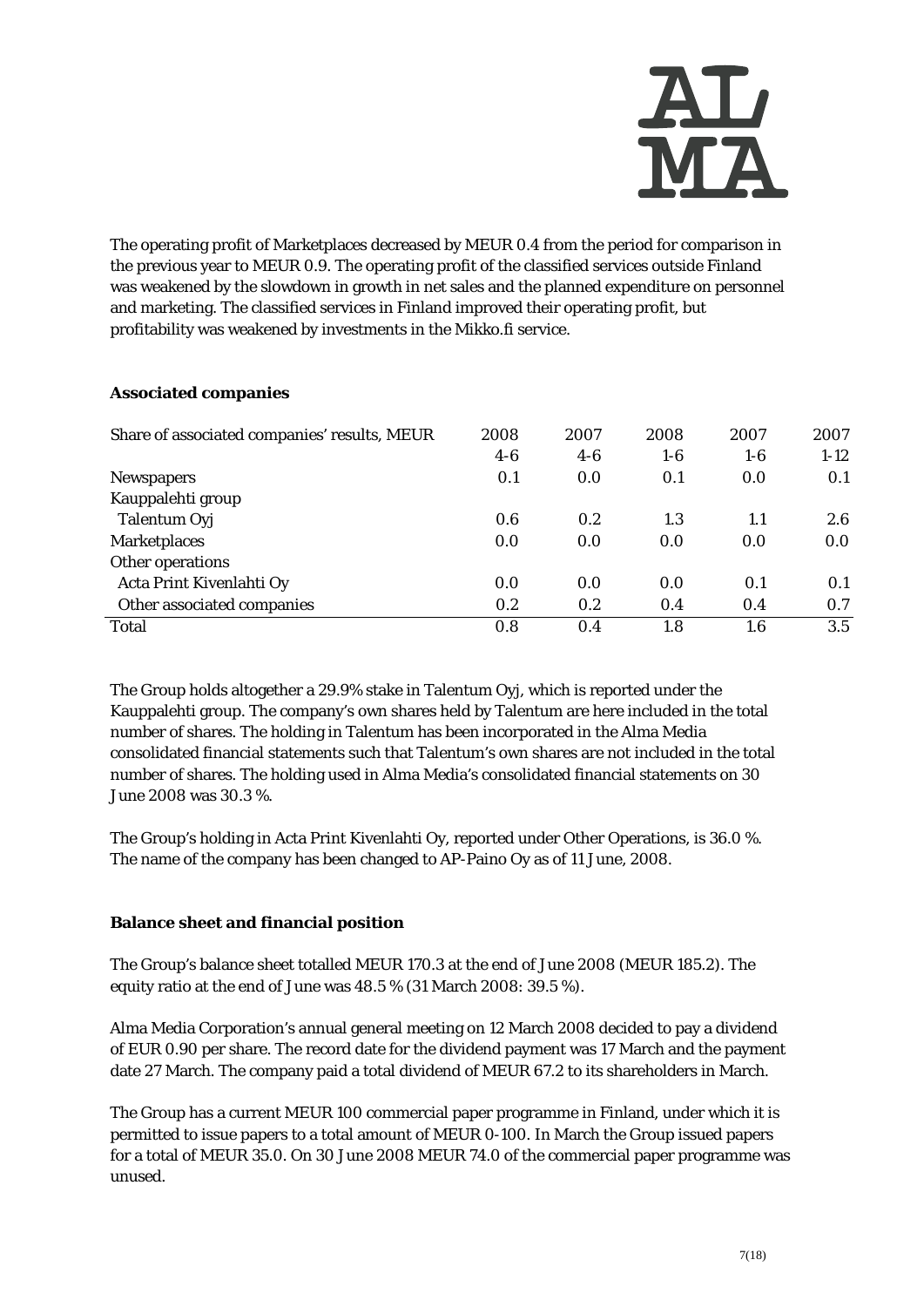

The Group's interest-bearing debt is denominated in euros and therefore does not require hedging against exchange rate differences. The most significant purchasing contracts denominated in foreign currency are hedged.

The consolidated cash flow from operations declined by MEUR 5 from the period for comparison to MEUR 5.7. The cash flow before financing was MEUR 2.5 (MEUR 7.8). Factors affecting the cash flow from investments were the purchase of the business operations of Rannikkoseudun Sanomat and the capital gains from the sale of property.

# **Capital expenditure**

Alma Media Group's capital expenditure in the April-June period totalled MEUR 3.9 (MEUR 3.6). Capital expenditure includes the purchase of the business operations of Rannikkoseudun Sanomat Oy. Otherwise the expenditure comprised normal maintenance and replacement investments.

Suomen Paikallissanomat Oy has agreed to acquire the business operations of Rannikkoseudun Sanomat, which publishes the newspaper Rannikkoseutu. The purchase will be completed at the latest by 15 September 2008.

#### **Risks and risk management**

The most important strategic risks contingent on Alma Media's business operations are a significant drop in the readerships of its newspapers and a critical decline in retail advertising. The major operational risks are disturbances in information technology systems and telecommunications, and an interruption of printing operations.

Alma Media's risk management process helps to identify the risks, develop appropriate risk management methods and regularly report on risk issues to the risk management function.

#### **Administration**

Ahti Vilppula resigned from the Board of Directors of Alma Media Corporation on 6 June 2008.

#### **Share**

Altogether 5,463,264 Alma Media Corporation shares were traded on the Helsinki Exchanges during April-June 2008, which represented 7.3 % of the total number of shares. The closing price for the share on 30 June 2008 was EUR 8.62. The lowest quotation during the second quarter was EUR 7.87 and the highest EUR 9.47. The market capitalization of Alma Media Corporation at the end of June was MEUR 643.2.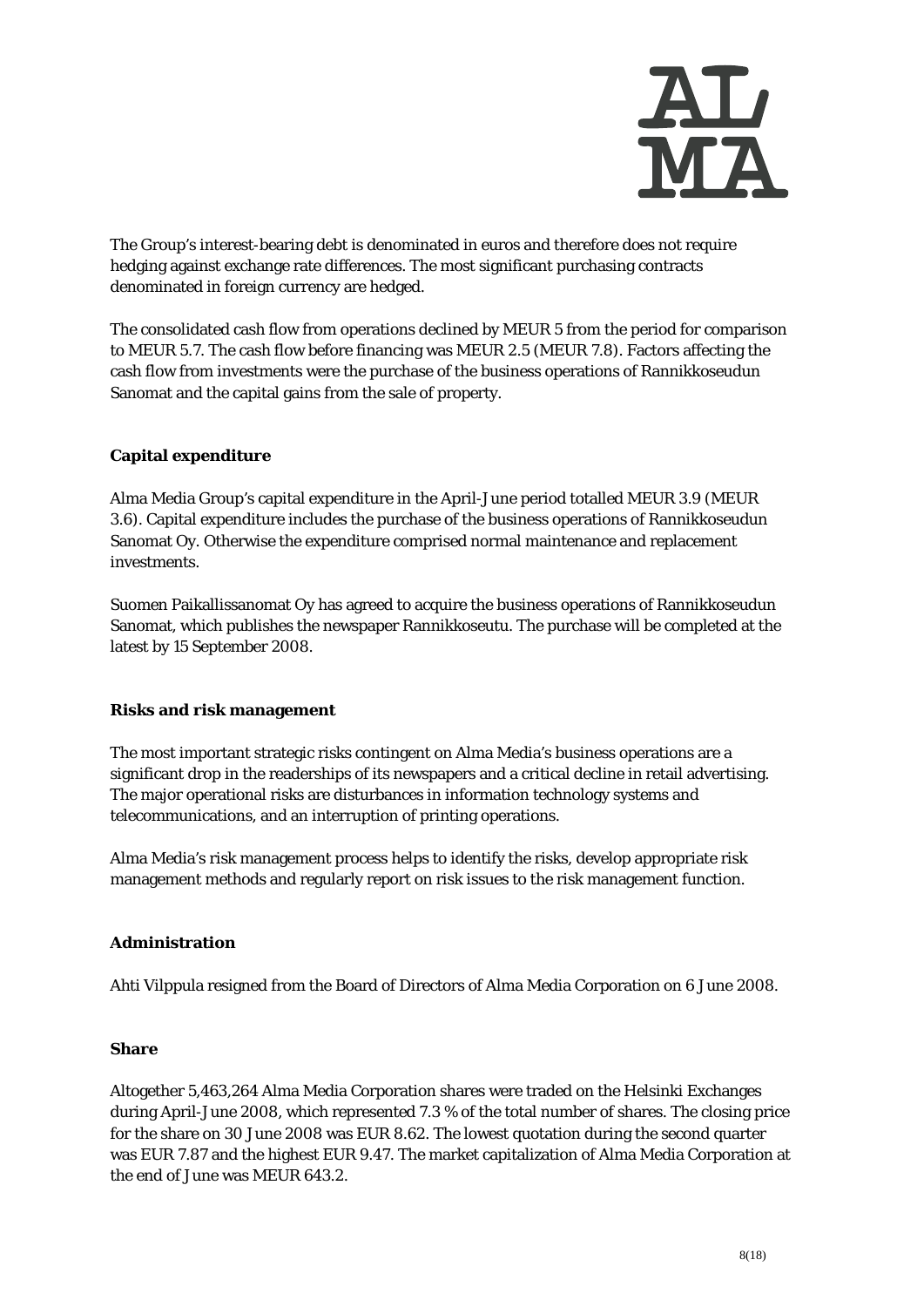

The company does not own any of its own shares and does not have a current authorization to purchase its own shares on the market.

#### Option rights

The annual general meeting on 8 March 2006 approved a three-stage option programme (option rights 2006A, 2006B and 2006C), disapplying the pre-emptive subscription right of the shareholders, under which stock options would be granted to the managements of Alma Media Corporation and its subsidiaries as a scheme for ensuring personnel's motivation and long-term commitment to the company. Altogether 1,920,000 stock options may be granted in three lots of 640,000 each, and these may be exercised to subscribe for at most 1,920,000 Alma Media shares.

A total of 515,000 of the 2006A options have been issued to Group management. Altogether 75,000 of the 2006A options have been returned to the company owing to the termination of employment contracts. Following the return of these options, Group management hold altogether 440,000 2006A options. Trading in the options under the 2006A scheme began on the OMX Nordic Exchange (Helsinki) on 10 April 2008.

In 2007, Alma Media Corporation's Board of Directors decided to issue 515,000 options under the 2006B scheme to Group management.

In 2008, Alma Media Corporation's Board of Directors decided to issue 520,000 options under the 2006C scheme to Group management.

In 2007 and 2008 Alma Media Corporation's Board of Directors decided to annul altogether 200,000 2006A option rights which were in the company's possession. In 2008 the Board of Directors decided to annul 125,000 2006B option rights which were in the company's possession.

If all the subscription rights are exercised, this programme will dilute the holdings of the earlier shareholders by 2.1 %.

The share subscription periods and prices under the scheme are: 2006A: 1 April 2008 - 30 April 2010, average trade-weighted price 1 April - 31 May 2006 2006B: 1 April 2009 - 30 April 2011, average trade-weighted price 1 April - 31 May 2007 2006C: 1 April 2010 - 30 April 2012, average trade-weighted price 1 April - 31 May 2008

The subscription price of shares that may be subscribed under these stock option rights will be reduced by the amount of dividends and capital repayments decided after the start of the period

determining the subscription price and before the subscription of shares, on the settlement date for each dividend payment or capital repayment. The share subscription price under the 2006A option was EUR 5.58 per share, the subscription price under the 2006B option was EUR 8.95 correspondingly, and under the 2006C option EUR 9.06.

The Board of Directors has no other current authorizations to raise convertible loans and/or to raise the share capital through a rights issue.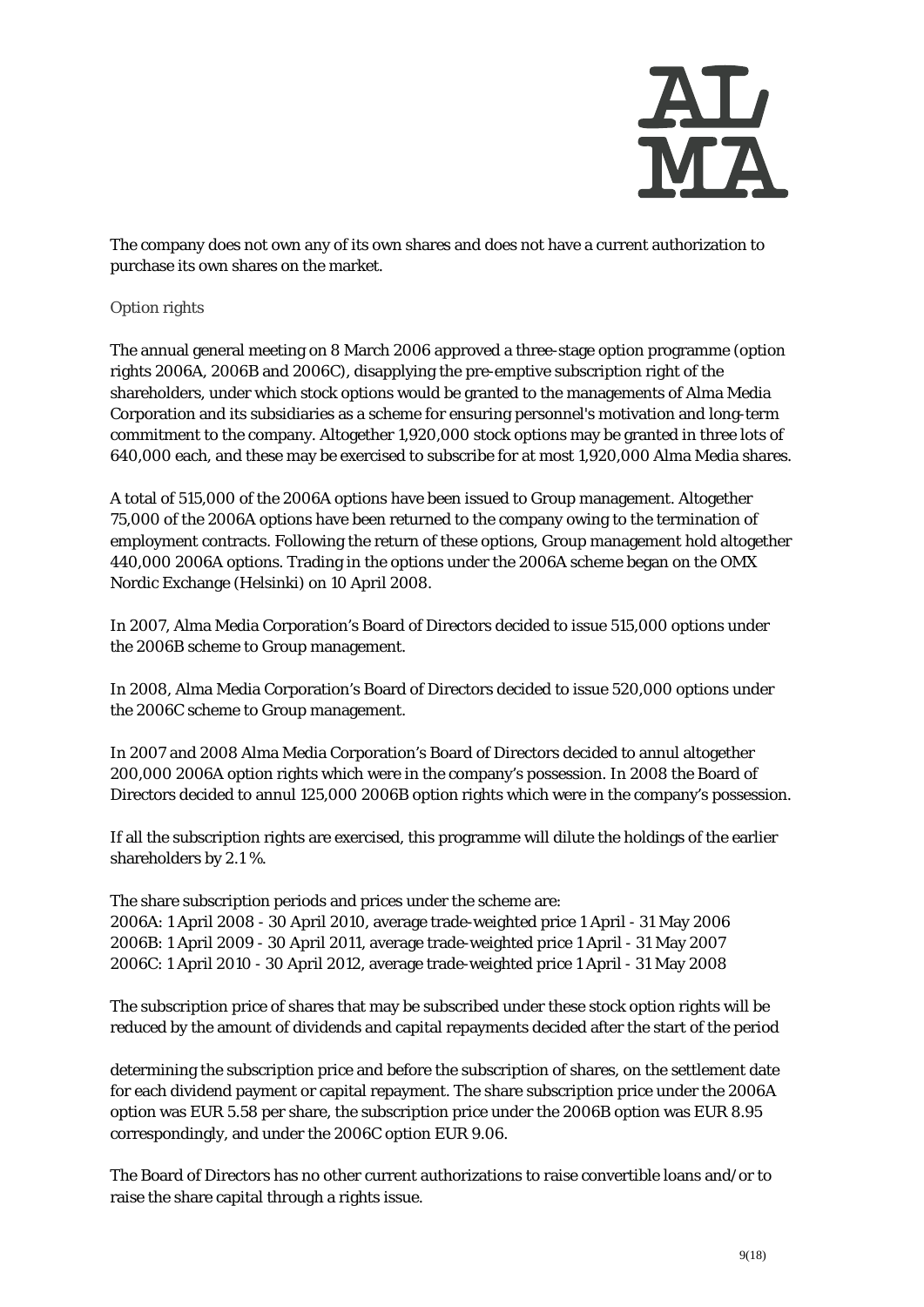

Market liquidity guarantee

Alma Media Corporation and eQ Pankki Oy have made a liquidity providing contract under which eQ Pankki Oy guarantees bid and ask prices for the shares with a maximum spread of 3% during 85% of the exchange's trading hours. The contract applies to a minimum of 2,000 shares.

Flagging notices

Between April and June 2008 Alma Media received the following notices concerning changes in share holdings, under chapter 2, section 9 of the Securities Market Act:

23 June 2008 Danske Bank A/S Helsinki Branch announced that its holding had risen to 16 % of the voting rights and share capital of Alma Media Corporation. In addition Danske Bank A/S Helsinki Branch announced that it had made forward contracts which will mature in March 2009, and which if carried out will reduce its holding will fall below 15 %.

10 June 2008 Danske Bank A/S Helsinki Branch announced that, contrary to earlier announcements, its holding in Alma Media Corporation had not fallen below 1/20th, but that it would reach 1/10th on 20 June 2008. In addition Danske Bank A/S Helsinki Branch has made forward contracts which mature in June 2008 and November 2009, which if carried out will raise the bank's holding to at least 1/10th.

6 June 2008 Oy Herttaässä Ab, a company controlled by Kai Mäkelä, announced that it had purchased from Helsingin Mekaanikontalo Oy a forward contract relating to 50,000 Alma Media shares. The potential holding of Oy Herttaässä Ab is 28.02 %.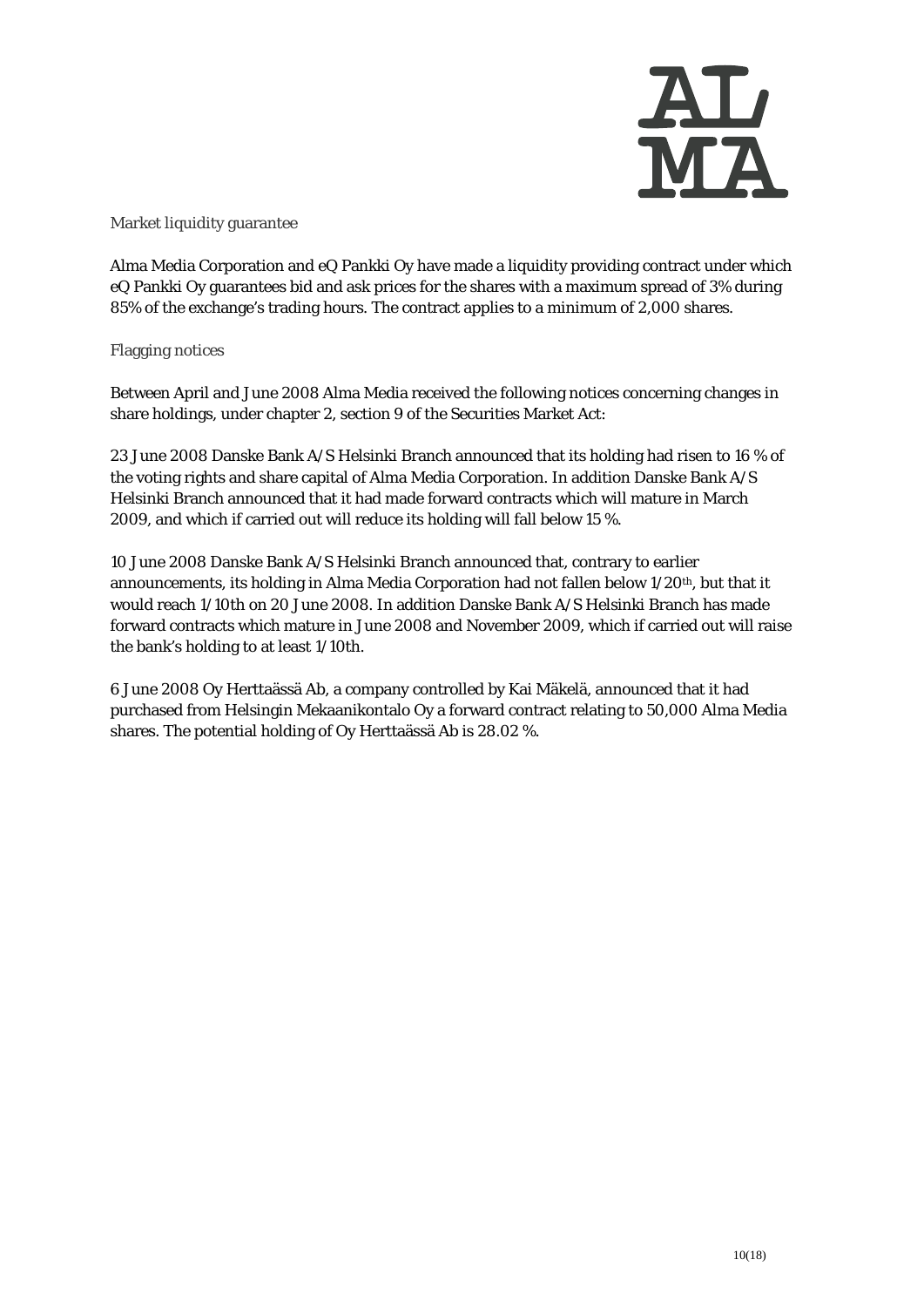

#### **SUMMARY OF FINANCIAL STATEMENTS AND NOTES**

|                                           | 2008      | 2007      | 2008       | 2007    | 2007     |
|-------------------------------------------|-----------|-----------|------------|---------|----------|
| <b>INCOME STATEMENT, MEUR</b>             | $4-6$     | $4-6$     | $1-6$      | $1-6$   | $1 - 12$ |
| <b>NET SALES</b>                          | 89.3      | 84.0      | 173.2      | 165.9   | 328.9    |
| Other operating income                    | 0.7       | 0.5       | 0.7        | 2.6     | 13.0     |
| <b>Materials and services</b>             | $-26.4$   | $-24.9$   | $-51.5$    | $-48.8$ | $-99.1$  |
| Costs arising from employment benefits    | $-30.1$   | $-28.4$   | $-59.5$    | $-56.4$ | $-111.7$ |
| Depreciation and writedowns               | $-2.1$    | $-2.5$    | $-4.3$     | $-4.8$  | $-9.8$   |
| <b>Operating expenses</b>                 | $-16.3$   | $-14.5$   | $-32.1$    | $-28.2$ | $-56.8$  |
| <b>OPERATING PROFIT</b>                   | 15.0      | 14.4      | 26.6       | 30.4    | 64.4     |
| <b>Financial income</b>                   | 0.2       | 0.3       | 0.8        | 0.7     | 1.2      |
| <b>Financial expenses</b>                 | $-0.3$    | $-0.3$    | $-0.6$     | $-0.7$  | $-1.1$   |
| Share of associated companies' results    | 0.8       | 0.4       | 1.8        | 1.6     | 3.5      |
| PROFIT BEFORE TAX                         | 15.7      | 14.8      | 28.6       | 32.0    | 68.0     |
| Income tax                                | $-4.0$    | $-3.8$    | $-7.2$     | $-7.9$  | $-16.8$  |
| PROFIT FOR THE PERIOD                     | 11.8      | 11.0      | 21.5       | 24.1    | 51.2     |
| Distribution:                             |           |           |            |         |          |
| To the parent company shareholders        | 11.6      | 10.8      | 21.0       | 23.8    | 50.5     |
| <b>Minority interest</b>                  | 0.2       | 0.2       | 0.4        | 0.3     | 0.6      |
|                                           |           |           |            |         |          |
| Earnings/share, EUR                       | 0.16      | 0.15      | 0.28       | 0.32    | 0.68     |
| Earnings/share (diluted), EUR             | 0.16      | 0.14      | 0.28       | 0.32    | 0.68     |
| <b>BALANCE SHEET, MEUR</b>                | 30.6.2008 | 30.6.2007 | 31.12.2007 |         |          |
| <b>ASSETS</b>                             |           |           |            |         |          |
| NON-CURRENT ASSETS                        |           |           |            |         |          |
| Goodwill                                  | 32.6      | 30.0      | 29.7       |         |          |
| <b>Intangible assets</b>                  | 11.8      | 9.6       | 10.2       |         |          |
| <b>Tangible assets</b>                    | 36.9      | 50.8      | 38.4       |         |          |
| Investments in associated companies       | 31.9      | 32.0      | 34.1       |         |          |
| Other long-term investments               | 5.2       | 3.9       | 4.0        |         |          |
| Deferred tax assets                       | 1.1       | 3.7       | 1.0        |         |          |
| Other receivables                         | 0.0       | 0.1       | 0.0        |         |          |
| <b>CURRENT ASSETS</b>                     |           |           |            |         |          |
| Inventories                               | 1.2       | 1.5       | 1.4        |         |          |
| <b>Tax receivables</b>                    | 0.8       | 0.0       | 0.0        |         |          |
| Accounts receivable and other receivables | 32.8      | 31.1      | 29.9       |         |          |
| Other short-term investments              | 2.7       | 2.5       | 3.0        |         |          |
| Cash and cash equivalents                 | 8.5       | 15.2      | 24.8       |         |          |
| <b>ASSETS AVAILABLE FOR SALE</b>          | 4.7       | 4.7       | 4.7        |         |          |
| <b>TOTAL ASSETS</b>                       | 170.3     | 185.2     | 181.3      |         |          |
|                                           |           |           |            |         |          |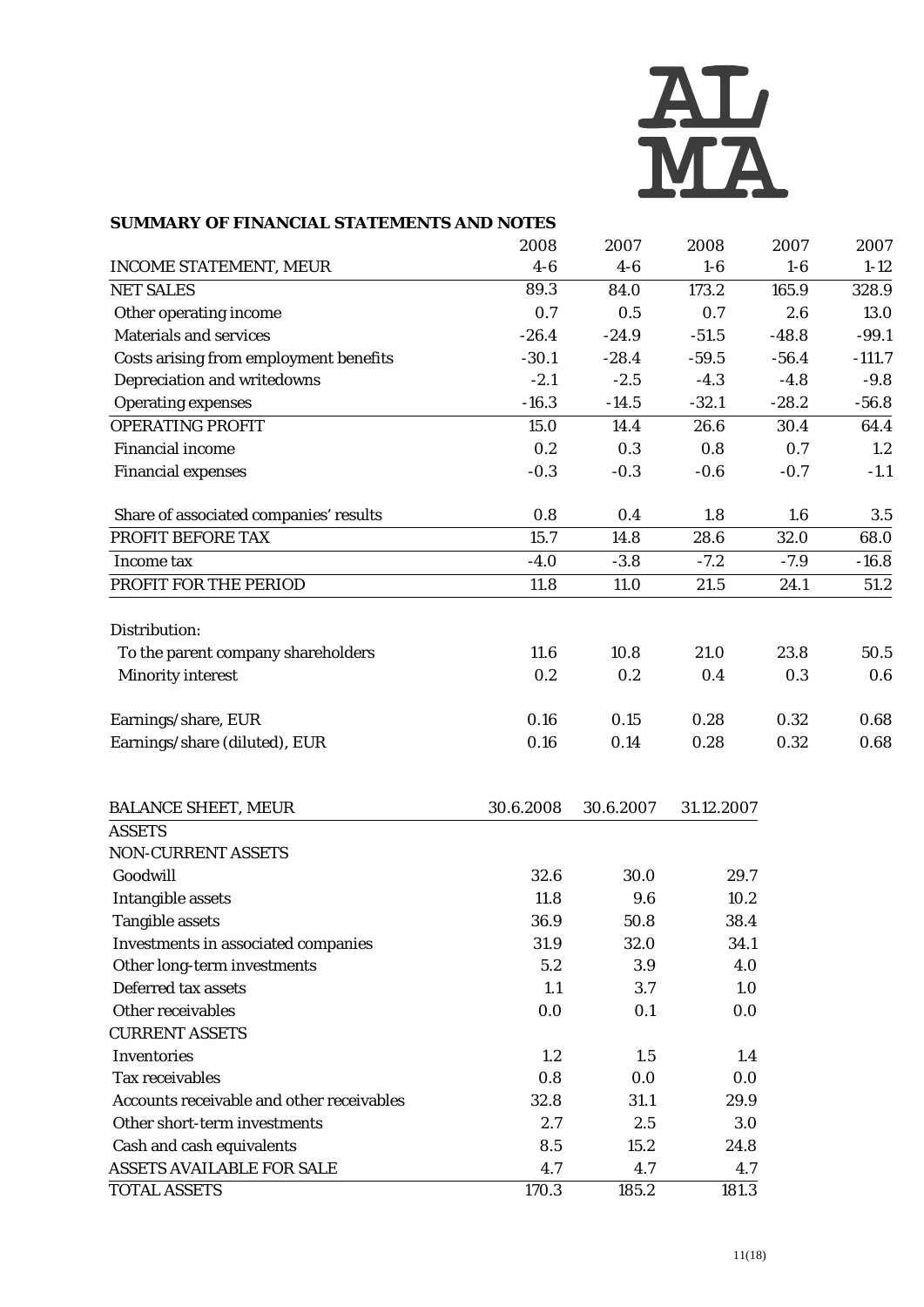

| <b>BALANCE SHEET, MEUR</b>                    | 30.6.2008 | 30.6.2007 | 31.12.2007 |
|-----------------------------------------------|-----------|-----------|------------|
| SHAREHOLDERS' EQUITY AND LIABILITIES          |           |           |            |
| Share capital                                 | 44.8      | 44.8      | 44.8       |
| Share premium fund                            | 2.8       | 2.8       | 2.8        |
| <b>Cumulative translation adjustment</b>      | 0.0       | 0.1       | 0.0        |
| <b>Retained earnings</b>                      | 23.9      | 42.7      | 70.0       |
| Parent company shareholders' equity           | 71.5      | 90.4      | 117.7      |
| <b>Minority interest</b>                      | 0.4       | 0.4       | 0.6        |
| TOTAL SHAREHOLDERS' EQUITY                    | 71.9      | 90.7      | 118.3      |
| <b>LIABILITIES</b>                            |           |           |            |
| <b>Non-current liabilities</b>                |           |           |            |
| <b>Interest-bearing liabilities</b>           | 4.2       | 18.9      | 4.6        |
| Deferred tax liabilities                      | 2.4       | 1.6       | 1.8        |
| <b>Pension obligations</b>                    | 3.6       | 3.7       | 3.7        |
| <b>Provisions</b>                             | 0.1       | 0.0       | 0.1        |
| Other long-term liabilities                   | 0.5       | 6.8       | 0.9        |
| <b>Current liabilities</b>                    |           |           |            |
| <b>Interest-bearing liabilities</b>           | 28.2      | 2.6       | 2.2        |
| <b>Advances received</b>                      | 22.0      | 21.4      | 12.0       |
| <b>Tax liabilities</b>                        | 0.0       | 2.0       | 1.1        |
| <b>Provisions</b>                             | 0.2       | 1.4       | 0.3        |
| <b>Accounts payable and other liabilities</b> | 37.2      | 35.9      | 36.4       |
| <b>TOTAL LIABILITIES</b>                      | 98.4      | 94.5      | 63.0       |
| TOTAL EQUITY AND LIABILITIES                  | 170.3     | 185.2     | 181.3      |

# RECONCILIATION OF SHAREHOLDERS' EQUITY 1 JAN. – 30 JUNE 2008

|                                  |         | <b>Share</b> |     |                | Parent                    |        |                  |         |
|----------------------------------|---------|--------------|-----|----------------|---------------------------|--------|------------------|---------|
|                                  | Share   |              |     |                | premium Retained company, |        | Minority Equity, |         |
| <b>MEUR</b>                      | capital | fund         |     | earnings total |                           |        | interest total   |         |
| <b>Equity, 1 Jan. 2008</b>       | 44.8    |              | 2.8 | 70.0           | 117.7                     |        | 0.6              | 118.3   |
| <b>Translation differences</b>   |         |              |     | 0.0            |                           | 0.0    |                  | 0.0     |
| Share of items recognized        |         |              |     |                |                           |        |                  |         |
| directly in associated company's |         |              |     |                |                           |        |                  |         |
| equity                           |         |              |     | $-0.3$         |                           | $-0.3$ |                  | $-0.3$  |
| Income recognized directly in    |         |              |     |                |                           |        |                  |         |
| equity                           |         |              |     | $-0.3$         |                           | $-0.3$ |                  | $-0.3$  |
| Profit for the period            |         |              |     | 21.0           |                           | 21.0   | 0.4              | 21.4    |
| Net income for the period        |         |              |     | 20.7           |                           | 20.7   | 0.4              | 21.1    |
| <b>Share-based payments</b>      |         |              |     | 0.4            |                           | 0.4    |                  | 0.4     |
| Dividend paid by parent          |         |              |     |                |                           |        |                  |         |
| company                          |         |              |     | $-67.2$        | $-67.2$                   |        |                  | $-67.2$ |
| Dividends paid by subsidiaries   |         |              |     |                |                           |        | $-0.6$           | $-0.6$  |
| Equity, 30 June 2008             | 44.8    |              | 2.8 | 23.9           |                           | 71.5   | 0.4              | 71.9    |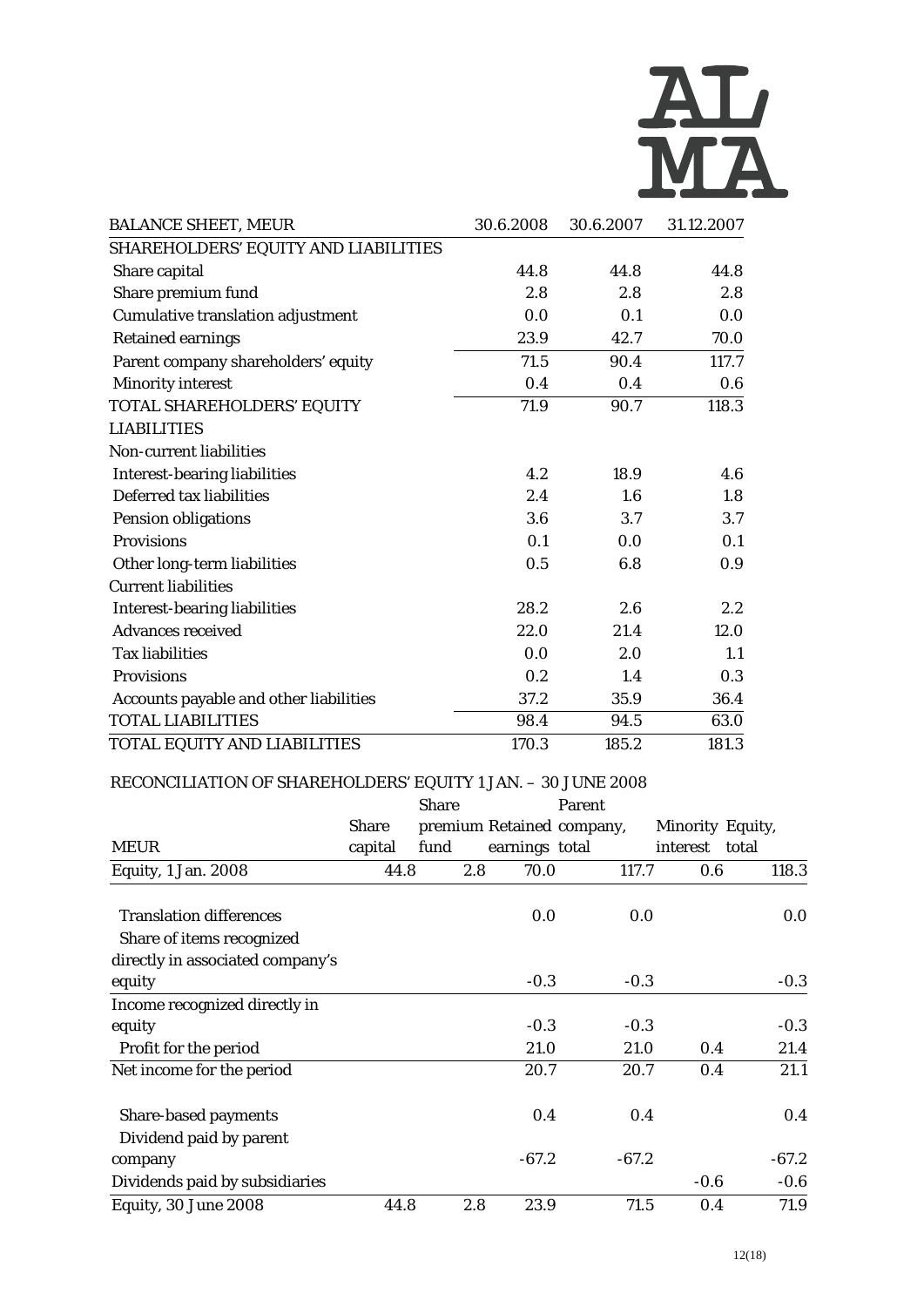

# RECONCILIATION OF SHAREHOLDERS' EQUITY 1 JAN. – 30 JUNE 2007

|                                                             |              | <b>Share</b> |     | Parent                    |            |                  |             |            |
|-------------------------------------------------------------|--------------|--------------|-----|---------------------------|------------|------------------|-------------|------------|
|                                                             | <b>Share</b> |              |     | premium Retained company, |            | Minority Equity, |             |            |
| <b>MEUR</b>                                                 | capital      | fund         |     | earnings total            |            | interest total   |             |            |
| Equity, 1 Jan. 2007                                         | 44.8         |              | 2.8 | 67.3                      | 114.9      | 0.4              | 115.3       |            |
| <b>Translation differences</b><br>Share of items recognized |              |              |     | 0.0                       | 0.0        |                  | 0.0         |            |
| directly in associated company's                            |              |              |     |                           |            |                  |             |            |
| equity                                                      |              |              |     | 0.0                       | 0.0        |                  | 0.0         |            |
| Income recognized directly in<br>equity                     |              |              |     | 0.0                       | 0.0        |                  | 0.0         |            |
| Profit for the period                                       |              |              |     | 23.8                      | 23.8       | 0.3              | 24.1        |            |
| Net income for the period                                   |              |              |     | 23.8                      | 23.8       | 0.3              | 24.1        |            |
| Share-based payments<br>Dividend paid by parent             |              |              |     | 0.2                       | 0.2        |                  | 0.2         |            |
| company                                                     |              |              |     | $-48.5$                   | $-48.5$    |                  | $-48.5$     |            |
| Dividends paid by subsidiaries                              |              |              |     |                           |            | $-0.4$           | $-0.4$      |            |
| Equity, 30 June 2007                                        | 44.8         |              | 2.8 | 42.7                      | 90.4       | 0.4              | 90.7        |            |
|                                                             |              |              |     | 2008                      | 2007       | 2008             | 2007        | 2007       |
| <b>CASH FLOW STATEMENT, MEUR</b>                            |              |              |     | $4-6$                     | $4-6$      | $1-6$            | $1-6$       | $1 - 12$   |
| Cash flow from operating activities                         |              |              |     |                           |            |                  |             |            |
| Profit for the period                                       |              |              |     | 11.8                      | 11.0       | 21.5             | 24.1        | 51.2       |
| <b>Adjustments</b>                                          |              |              |     | 4.7                       | 5.1        | 8.6              | 8.4         | 8.8        |
| Change in working capital<br>Dividend income received       |              |              |     | $-8.1$<br>3.8             | $-3.5$     | 7.4              | 10.5<br>3.2 | 3.4        |
| <b>Interest income received</b>                             |              |              |     | 0.2                       | 3.2<br>0.1 | 4.0<br>0.6       | 0.5         | 3.2<br>1.1 |
| Interest expenses paid                                      |              |              |     | $-0.3$                    | $-0.3$     | $-0.6$           | $-0.7$      | $-1.1$     |
| <b>Taxes paid</b>                                           |              |              |     | $-6.3$                    | $-4.9$     | $-8.9$           | $-7.2$      | $-14.1$    |
| Net cash provided by operating activities                   |              |              |     | 5.7                       | 10.7       | 32.5             | 38.7        | 52.5       |
| Cash flow from investing activities                         |              |              |     |                           |            |                  |             |            |
| Investments in tangible and intangible assets               |              |              |     | $-1.5$                    | $-1.5$     | $-2.4$           | $-2.4$      | $-5.6$     |
| Proceeds from disposal of tangible and intangible assets    |              |              |     | 1.0                       | 0.2        | 1.0              | 0.2         | 1.5        |
| Other investments                                           |              |              |     | $-0.8$                    | 0.0        | $-0.8$           | 0.0         | $-1.0$     |
| Proceeds from disposal of other investments                 |              |              |     | 0.0                       | 0.0        | 0.1              | 3.2         | 3.4        |
| Subsidiary shares purchased                                 |              |              |     | $-1.9$                    | 0.0        | $-3.9$           | $-0.2$      | $-0.3$     |
| Associated company shares purchased                         |              |              |     | 0.0                       | $-1.5$     | 0.0              | $-1.5$      | $-1.5$     |
| Net cash used in investing activities                       |              |              |     | $-3.2$                    | $-2.9$     | $-6.0$           | $-0.7$      | $-3.5$     |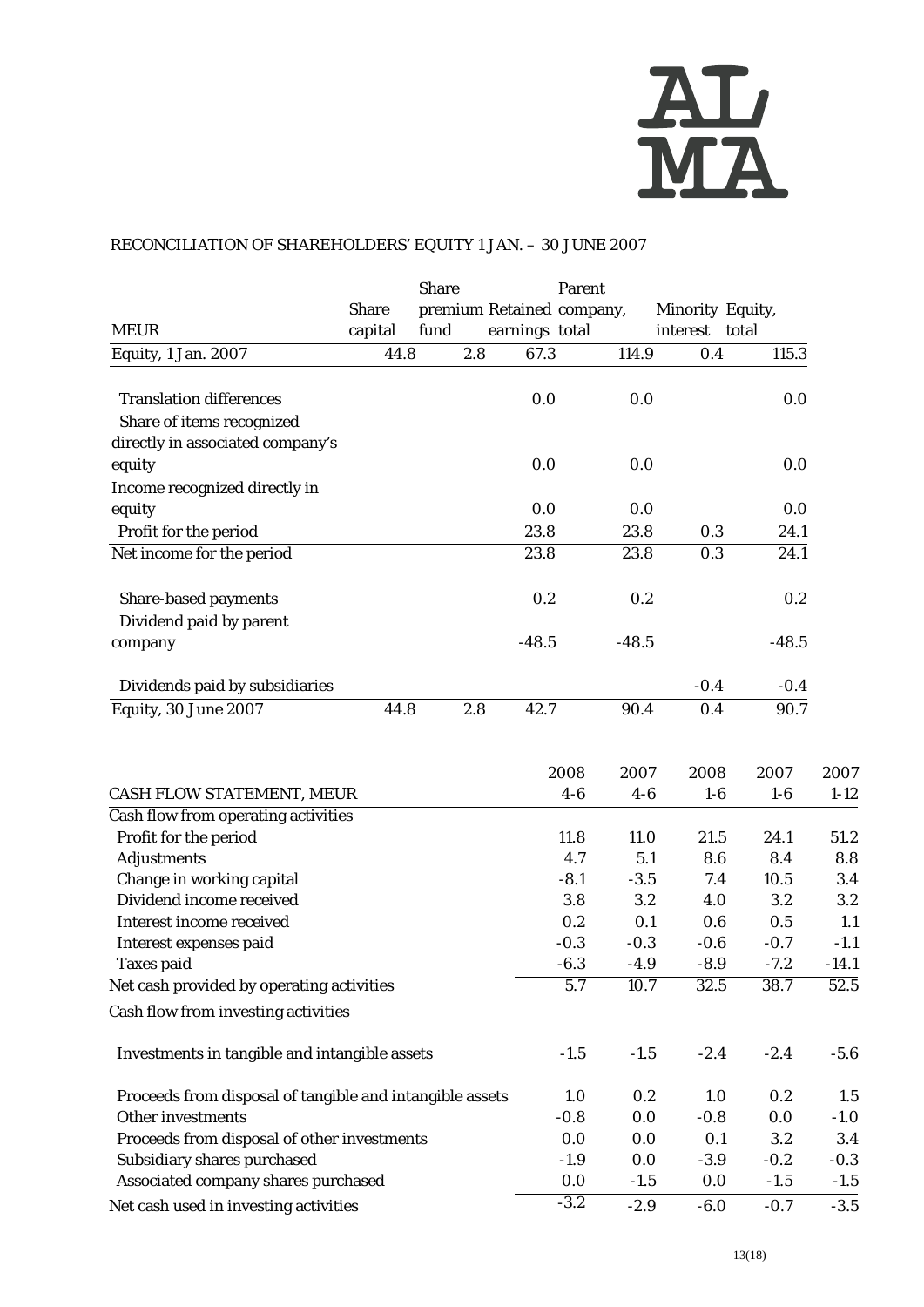

| Cash flow before financing activities            | 2.5    | 7.8    | 26.5    | 37.9    | 49.1    |
|--------------------------------------------------|--------|--------|---------|---------|---------|
| Cash flow from financing activities              |        |        |         |         |         |
| Long-term loan repayments                        | 0.0    | 0.0    | 0.0     | 0.0     | 0.0     |
| Short-term loans raised                          | 0.0    | 0.0    | 35.0    | 2.0     | 2.0     |
| Short-term loans repaid                          | $-9.5$ | $-3.0$ | $-10.2$ | $-3.7$  | $-5.2$  |
| Change in interest-bearing receivables           | 0.4    | $-0.1$ | 0.2     | $-0.3$  | $-0.5$  |
| Dividends paid and capital repayment             | $-0.6$ | 0.0    | $-67.8$ | $-48.8$ | $-48.8$ |
|                                                  | $-9.8$ | $-3.1$ | $-42.8$ | $-50.9$ | $-52.5$ |
| Change in cash funds (increase $+ /$ decrease -) | $-7.3$ | 4.7    | $-16.3$ | $-13.0$ | $-3.4$  |
| Cash and cash equivalents at start of period     | 15.7   | 10.5   | 24.8    | 28.2    | 28.2    |
| Cash and cash equivalents at end of period       | 8.5    | 15.2   | 8.5     | 15.2    | 24.8    |

# **BUSINESS ACQUISITIONS JANUARY-JUNE 2008**

On 20 February 2008 Alma Media acquired the entire share stock of Jadecon Oy. The company's business comprises the TV programme information internet service Telkku.com and it is reported in the Newspapers segment as part of Iltalehti.

The fair values for intangible assets recorded in combining Jadecon Oy are mainly related to brands, the acquired IT application and customer contracts. The anticipated synergies between Iltalehti and the acquired business contributed to the goodwill arising from the acquisition. The operating profit for the purchased business since the acquisition date has been MEUR 0.3. The Group's net sales in the first half of the year would have been an estimated MEUR 173.5 and operating profit MEUR 26.7 if the acquisition had taken place at the start of 2008.

#### **INFORMATION BY SEGMENT**

Alma Media's reporting segments in the financial statements are Newspapers, Kauppalehti group and Marketplaces. Other Operations comprises the Group's parent company and the operations of the Group's financial management service centre.

The descriptive section of this bulletin presents the net sales and operating profits of the segments and the allocation of the associated companies' results to the reporting segments. Financial items and income taxes are not allocated to the segments. The following table presents the assets and liabilities of the segments as well as the non-allocated asset and liability items.

| <b>ASSETS BY SEGMENT, MEUR</b>    | 30.6.2008 | 30.6.2007 | 31.12.2007 |
|-----------------------------------|-----------|-----------|------------|
| <b>Newspapers</b>                 | 69.4      | 67.3      | 64.7       |
| Kauppalehti group                 | 54.0      | 54.9      | 56.5       |
| <b>Marketplaces</b>               | 16.7      | 14.4      | 15.4       |
| Other operations and eliminations | 19.7      | 25.8      | 19.0       |
| Non-allocated assets              | 10.5      | 22.8      | 25.7       |
| Total                             | 170.3     | 185.2     | 181.3      |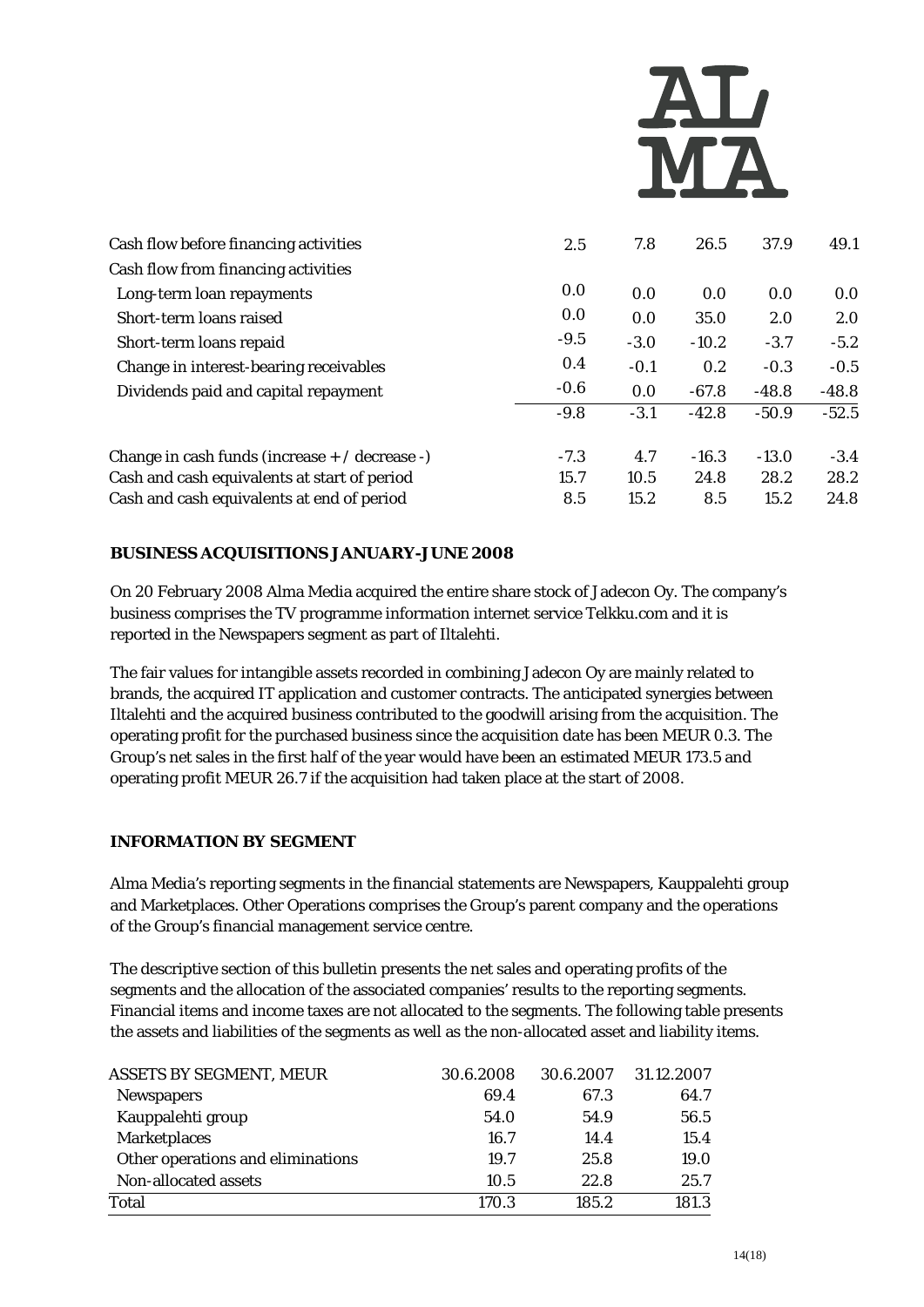

| LIABILITIES BY SEGMENT, MEUR      | 30.6.2008 | 30.6.2007 | 31.12.2007 |       |        |
|-----------------------------------|-----------|-----------|------------|-------|--------|
| <b>Newspapers</b>                 | 40.2      | 37.8      | 31.4       |       |        |
| Kauppalehti group                 | 13.5      | 14.5      |            | 12.6  |        |
| <b>Marketplaces</b>               | 4.3       | 4.1       | 3.9        |       |        |
| Other operations and eliminations | 5.6       | 9.2       | 5.5        |       |        |
| Non-allocated liabilities         | 34.7      | 28.9      | 9.7        |       |        |
| Total                             | 98.3      | 94.5      | 63.0       |       |        |
|                                   | 2008      | 2007      | 2008       | 2007  | 2007   |
| <b>GROUP INVESTMENTS, MEUR</b>    | $4-6$     | $4-6$     | $1-6$      | $1-6$ | $1-12$ |
| Gross capital expenditure         | 3.9       | 3.6       | 10.1       | 5.3   | 12.1   |

#### **PROVISIONS**

The company's provisions on 30 June 2008 totalled MEUR 0.3. The change from the situation on 31 December 2007 is a reduction of MEUR 0.1. It has not been necessary to change the estimates made when the provision was entered. The change in provisions is in consequence of actual costs.

| COMMITMENTS AND CONTINGENCIES, MEUR                                                                | 30.6.2008 | 30.6.2007 | 31.12.2007 |  |
|----------------------------------------------------------------------------------------------------|-----------|-----------|------------|--|
| Collateral on own behalf                                                                           |           |           |            |  |
| <b>Chattel mortgages</b>                                                                           | 0.0       | 0.0       | 0.0        |  |
| <b>Collateral for others</b>                                                                       |           |           |            |  |
| <b>Guarantees</b>                                                                                  | 0.0       | 0.0       | 0.0        |  |
| Other commitments                                                                                  |           |           |            |  |
| <b>Commitments based on agreements</b>                                                             | 0.1       | 0.1       | 0.1        |  |
| Minimum rents payable based on other lease agreements:                                             |           |           |            |  |
| Within one year                                                                                    | 7.6       | 6.3       | 7.5        |  |
| Within 1-5 years                                                                                   | 17.4      | 14.2      | 18.1       |  |
| After 5 years                                                                                      | 25.1      | 12.3      | 26.5       |  |
| <b>Total</b>                                                                                       | 50.1      | 32.8      | 52.1       |  |
| The Group also has purchase agreements based on IFRIC 4                                            |           |           |            |  |
| which include a lease component per IAS 17. Minimum                                                |           |           |            |  |
| payments based on these agreements:                                                                | 4.2       | 5.6       | 4.6        |  |
| GROUP DERIVATIVE CONTRACTS, MEUR                                                                   | 30.6.2008 | 30.6.2007 | 31.12.2007 |  |
| Commodity derivative contracts, electricity derivatives                                            |           |           |            |  |
| Fair value *                                                                                       | 0.2       | 0.0       | 0.1        |  |
| Nominal value                                                                                      | 0.4       | 0.0       | 0.4        |  |
| * The fair value represents the return that would have arisen if the derivative positions had been |           |           |            |  |
| cleared on the balance sheet date.                                                                 |           |           |            |  |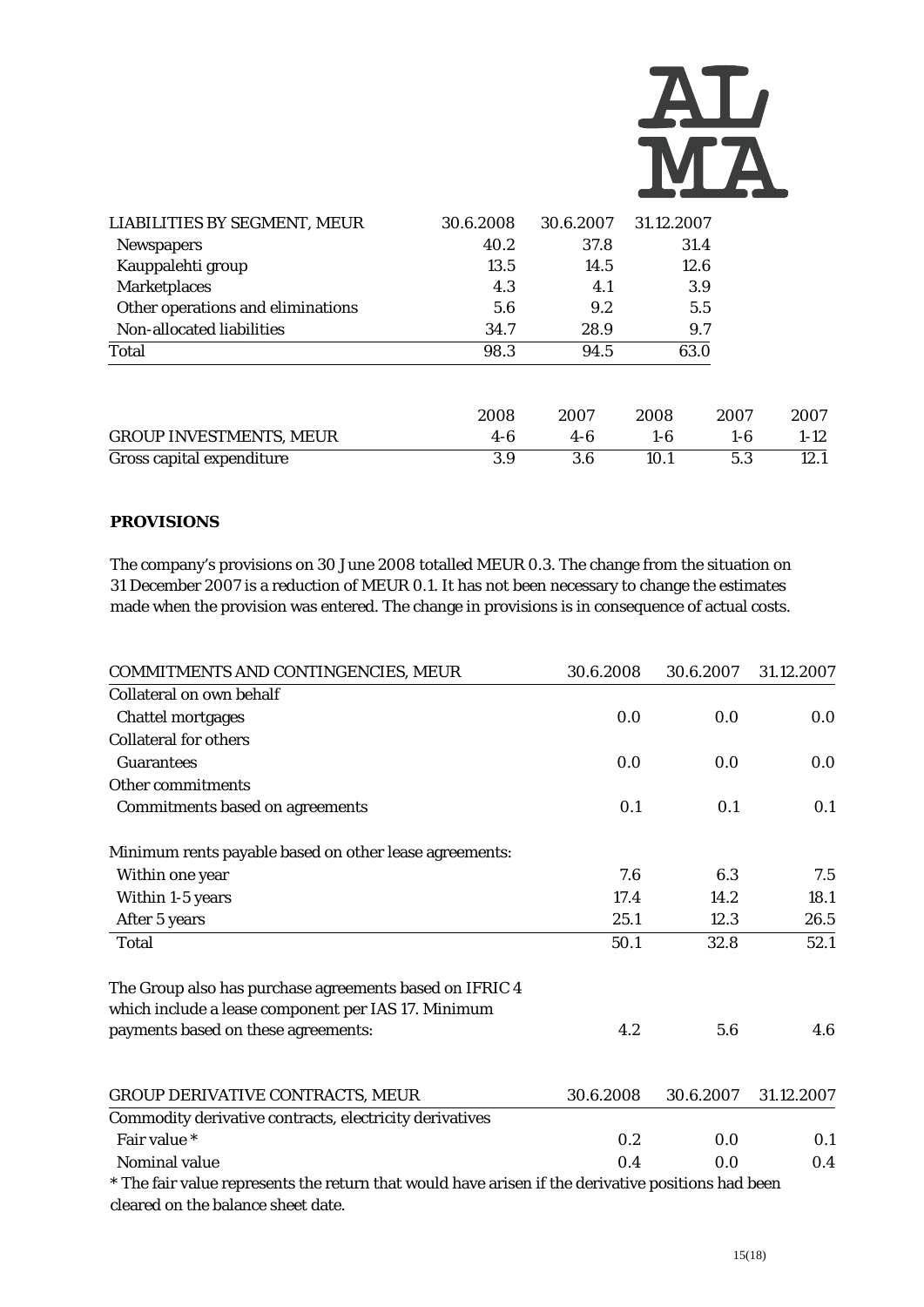

#### **CONTINGENT LIABILITIES**

The Group has contingent liabilities totalling MEUR 7.8. The tax authorities have issued a claim to correct the company's income tax for 2003. The tax authorities consider that the loss arising from Alma Media's disposal of the shares of its associated company Talentum to Kauppalehti Oy at the market price should not have been tax-deductible. At the end of 2006 (20 December 2006) the company was informed of a ruling by the Adjustments Board of the Corporate Taxation Centre to the effect that the Adjustments Board rejected the claim by the tax authorities. The tax authorities have appealed the Adjustments Board's ruling to the Helsinki Administrative Court. The company continues to believe that it is improbable that the claim will lead to additional tax consequences since the transaction was carried out at market prices for commercial reasons. The decision of the Helsinki Administrative Court is expected during 2008.

### **RELATED PARTIES**

Alma Media Group's related parties are its associated companies and the companies they own. The following table summarizes the operations undertaken between Alma Media and its associated companies and the status regarding their receivables and liabilities:

| RELATED PARTY ACTIVITIES WITH ASSOCIATED<br><b>COMPANIES, MEUR</b> | 2008<br>$4-6$ | 2007<br>$4-6$ | 2008<br>$1-6$ | 2007<br>$1-6$ | 2007<br>$1-12$   |
|--------------------------------------------------------------------|---------------|---------------|---------------|---------------|------------------|
|                                                                    |               |               |               |               |                  |
| Sales of goods and services                                        | 0.1           | 0.1           | 0.2           | 0.1           | 0.2 <sub>2</sub> |
| Purchases of goods and services                                    | 1.1           | 1.7           | 2.2           | 3.0           | 5.9              |
| Accounts receivable, loan and other receivables at the balance     | 4.7           | 5.2           | 4.7           |               |                  |
| sheet date                                                         |               |               |               | 5.2           | 4.7              |
| Accounts payable at the balance sheet date                         | 0.1           | 0.3           | 0.1           | 0.3           | 0.1              |

Related parties also include the company's senior management (Board of Directors, presidents and the Group Executive Team). The section Option Rights of this interim report presents information on changes to the current option scheme intended to motivate and secure the longterm commitment of the Group's senior management.

# **MAIN ACCOUNTING PRINCIPLES (IFRS)**

This interim report has been prepared applying IFRS recognition and measurement principles (IAS 34 - Interim Financial Reporting).

The interim report applies the same accounting principles and calculation methods as in the previous annual accounts dated 31 December 2007. However, the interim report does not contain all the information or notes to the accounts included in the annual report. This interim report should therefore be read in conjunction with the company's annual report for 2007.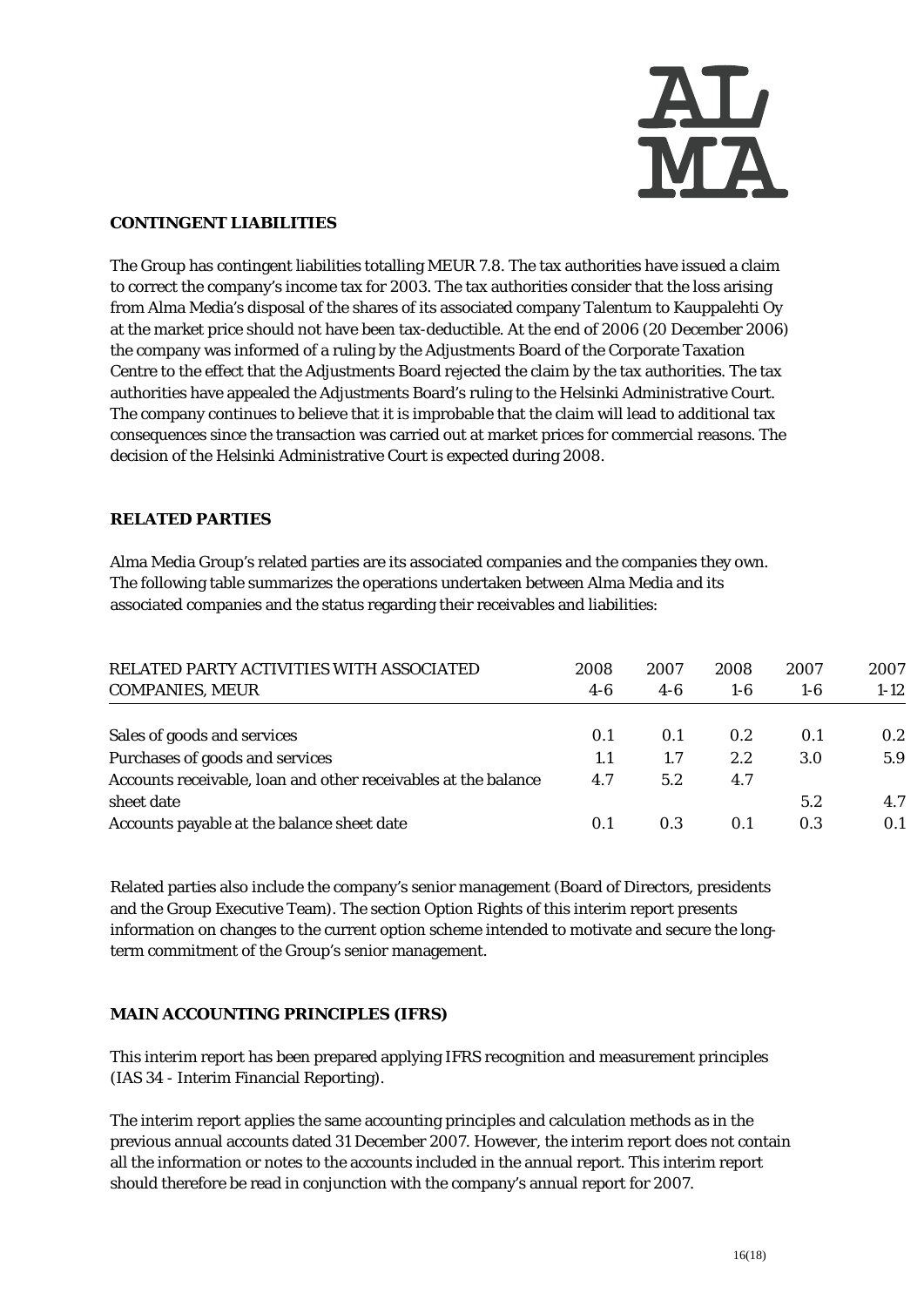

The key indicators are calculated using the same formulae as applied in the annual financial statements.

No new accounting standards or interpretations have been adopted during 2008. The following new accounting principles and interpretations will be applied from the beginning of 2009:

IFRS 8 Operating Standards IAS 23 Borrowing Costs, amendment to standard IAS 1 Presentation of Financial Statements, amendment to standard IFRIC 13 Customer Loyalty Programmes

The Group has initially estimated that the new standards and interpretations mentioned above will only have a small impact. It has been initially estimated that their application will mainly affect the presentation of the income statement, balance sheet and statement of changes in shareholders' equity as well as the notes to the financial statements.

A new accounting standard to be adopted from the beginning of 2010 is IFRS 3, Business Combinations (amendment to standard). The changes to IFRS 3 will affect the treatment of business acquisitions, concerning for example minority interest, goodwill and expenses relating to the acquisition. The amendment to IFRS 3 will not affect previous business acquisitions.

The Group's long-term receivable from associated company Acta Print Kivenlahti Oy is shown in the balance sheet under assets available for sale. Alma Media intends to relinquish its entire holding in Acta Print Oy. This divestment is not expected to have a significant impact on Alma Media's financial position.

The figures in this bulletin are unaudited.

#### **SEASONALITY**

The Group recognizes its circulation revenues as paid. For this reason circulation revenues accrue in the income statement fairly evenly during the four quarters of the year. The bulk of circulation invoicing takes place at the beginning of the year and therefore cash flow from operating activities is strongest early in the year. This also affects the company's balance sheet position in different quarters of the year.

#### **USE OF ESTIMATES**

This bulletin contains certain statements that are estimates based on management's best knowledge at the time they were made. For this reason they contain risks and uncertainty. The estimates could change in the event of significant changes in business conditions.